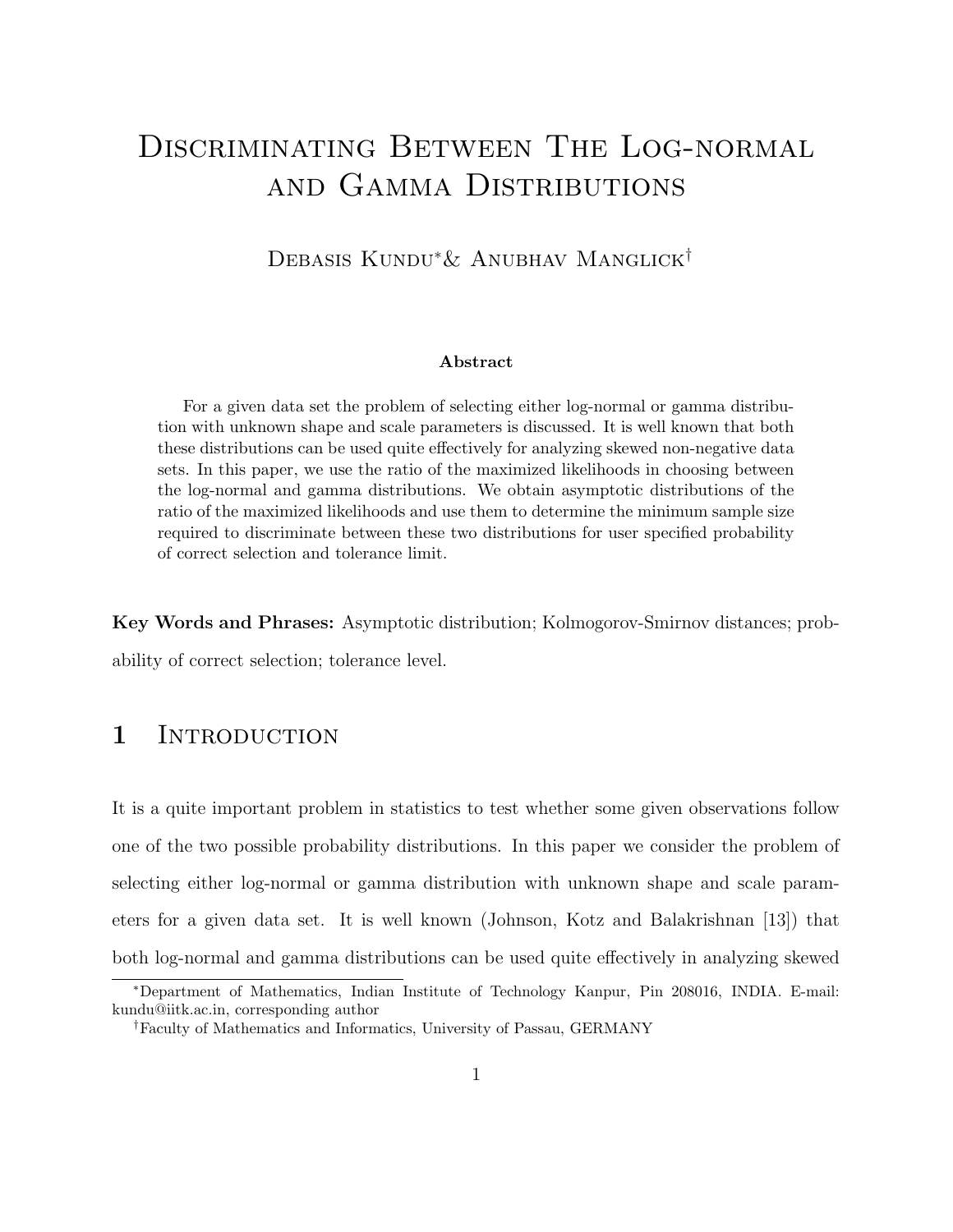positive data set . Sources in the literature indicate that these two distributions are often interchangeable (Wiens [18]). Therefore, to analyze a skewed positive data set an experimenter might wish to select one of them. Although these two models may provide similar data fit for moderate sample sizes but it is still desirable to choose the correct or nearly correct order model, since the inference based on a particular model will often involve tail probabilities where the affect of the model assumption will be more crucial. Therefore, even if large sample sizes are not available, it is very important to make the best possible decision based on the given observations.

The problem of testing whether some give observations follow one of the two probability distributions, is quite old in the statistical literature. Atkinson  $[1, 2]$ , Chen  $[5]$ , Chambers and Cox [4], Cox [6, 7], Jackson [12] and Dyer [9] considered this problem in general for discriminating between two arbitrary distribution functions. Due to the increasing applications of the lifetime distributions, special attention has been given to discriminate some specific lifetime distribution functions. Pereira [15] developed two tests to discriminate between log-normal and Weibull distributions. Dumonceaux and Antle [8] also considered the same problem of discriminating between log-normal and Weibull distributions. They proposed a test and provided its critical values in that paper. Fearn and Nebenzahl [10] used the maximum likelihood ratio method in discriminating between the Weibull and gamma distributions. Bain and Englehardt [3] provided the probability of correct selection (PCS) of Weibull versus gamma distributions based on extensive computer simulations. Firth [11] and Wiens [18] discussed the problem of discriminating between the log-normal and gamma distributions.

In this paper we consider the problem of discriminating between the log-normal and gamma distribution functions. We use the ratio of maximized likelihoods (RML) in discriminating between these two distributions, which was originally proposed by Cox [6, 7] in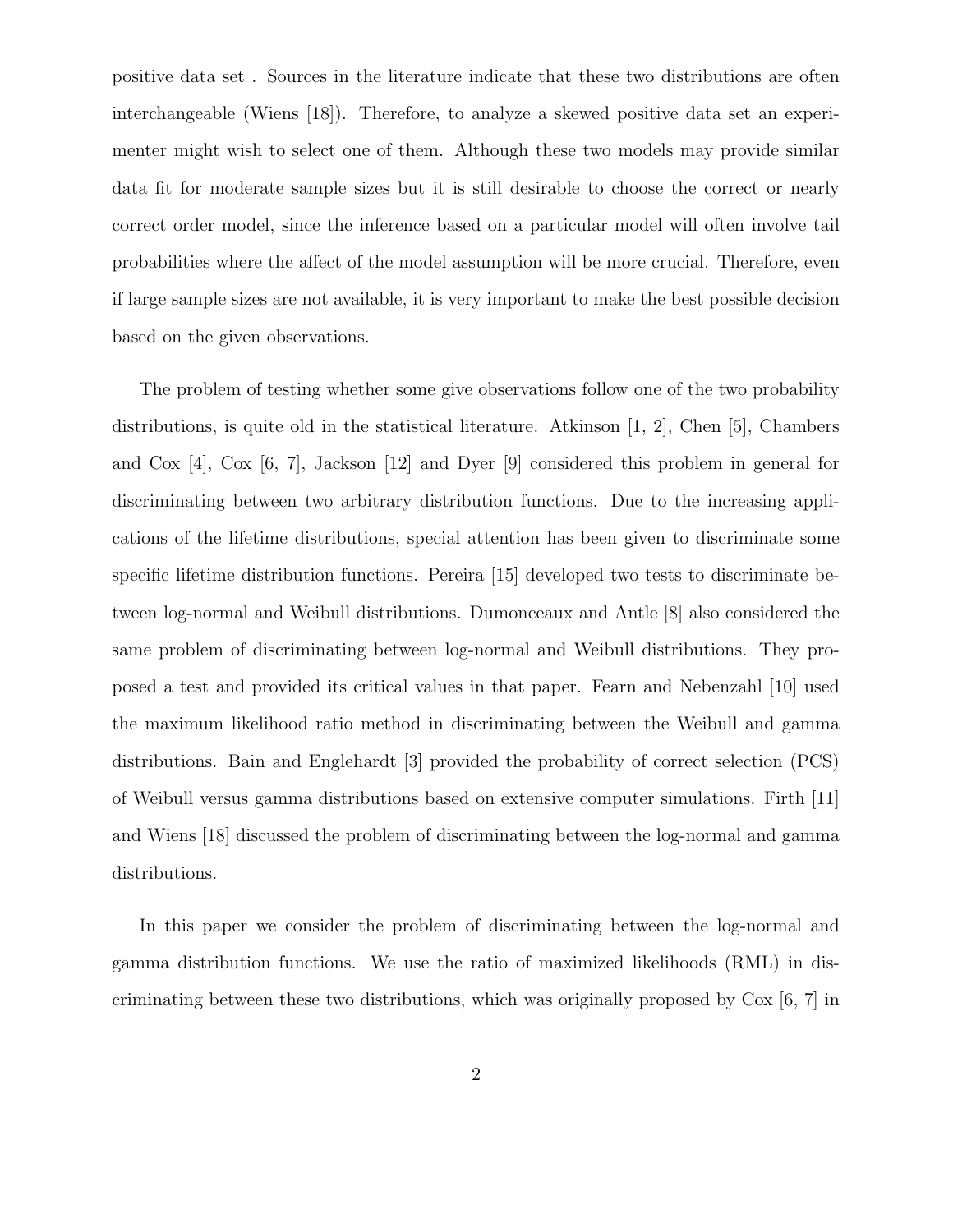discriminating between two separate models. We obtain the asymptotic distributions of the RML. It is observed by extensive simulations study that these asymptotic distributions work quite well to compute the PCS, even if the sample size is not very high. Using these asymptotic distributions and the distance between these two distribution functions, we compute the minimum sample size required to discriminate the two distribution functions at a user specified protection level and a tolerance limit.

The rest of the paper is organized as follows. We briefly discuss the RML in section 2. We obtain the asymptotic distributions of RML in section 3. In section 4, we compute the minimum sample size required to discriminate between the two distribution functions. Some numerical experiments are performed to observe how the asymptotic results behave for finite sample in section 5. Data analysis are performed in section 6 and finally we conclude the paper in section 7.

### 2 RATIO OF THE MAXIMIZED LIKELIHOODS

Suppose  $X_1, \ldots, X_n$  are independent and identically distributed  $(i.i.d.)$  random variables from a gamma or from a log-normal distribution function. The density function of a lognormal random variable with scale parameter  $\theta$  and shape parameter  $\sigma$  is denoted by

$$
f_{LN}(x; \theta, \sigma) = \frac{1}{\sqrt{2\pi}x\sigma} e^{-\frac{\left(\ln\left(\frac{x}{\theta}\right)\right)^2}{2\sigma^2}}; \quad x, \theta, \sigma > 0.
$$
 (1)

The density function of a gamma distribution with shape parameter  $\alpha$  and scale parameter  $\lambda$  will be denoted by

$$
f_{GA}(x; \alpha, \lambda) = \frac{1}{\lambda \Gamma(\alpha)} \left(\frac{x}{\lambda}\right)^{\alpha - 1} e^{-\left(\frac{x}{\lambda}\right)}; \quad x, \alpha, \lambda > 0.
$$
 (2)

A log-normal distribution with shape parameter  $\sigma$  and scale parameter  $\theta$  will be denoted by  $LN(\sigma, \theta)$  and similarly a gamma distribution with shape parameter  $\alpha$  and scale parameter  $\lambda$  will be denoted as  $GA(\alpha, \lambda)$ .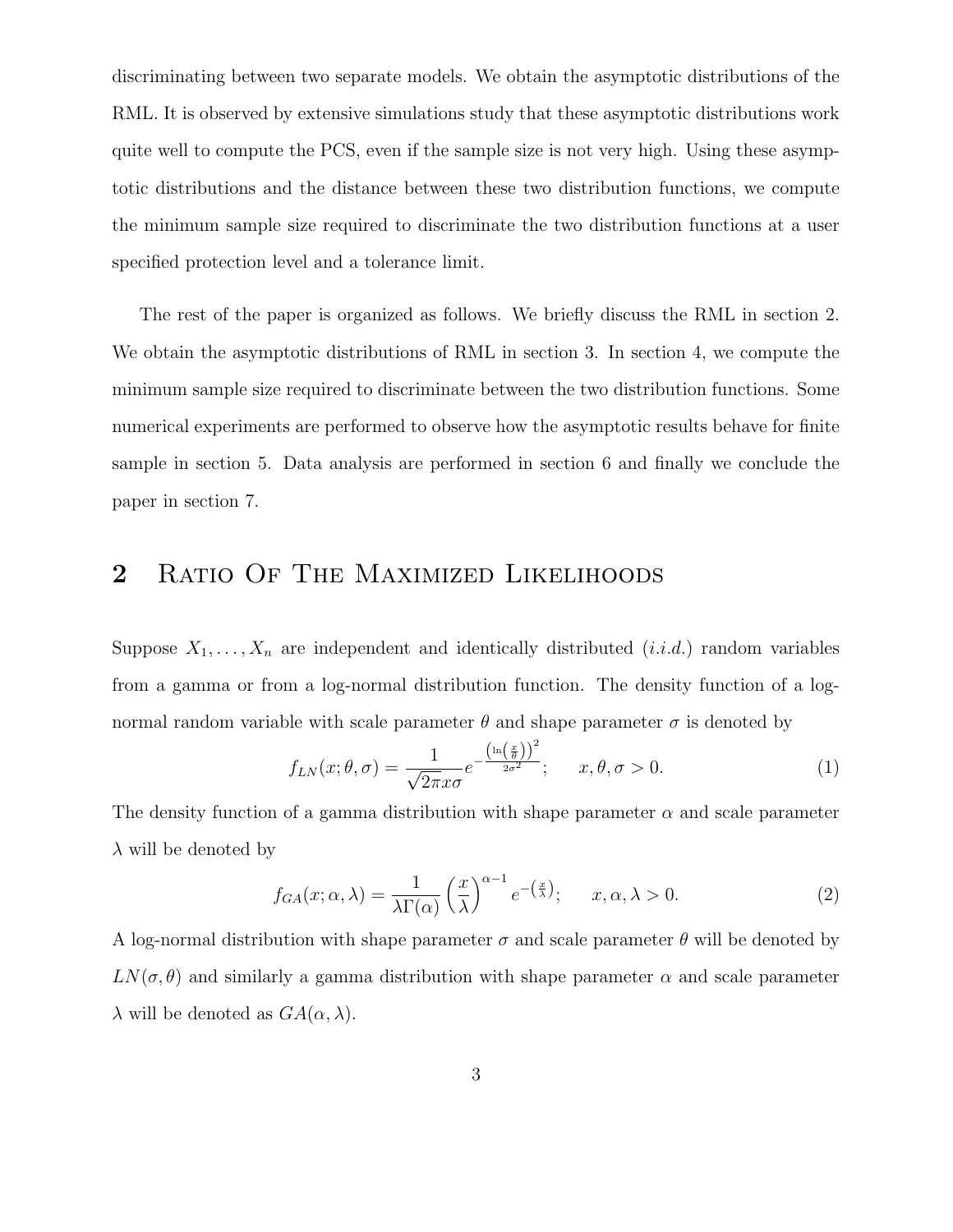The likelihood functions assuming that the data are coming from  $GA(\alpha, \lambda)$  or  $LN(\theta, \sigma)$ 

are

$$
L_{GA}(\alpha, \lambda) = \prod_{i=1}^{n} f_{GA}(x; \alpha, \lambda) \text{ and } L_{LN}(\theta, \sigma) = \prod_{i=1}^{n} f_{LN}(x; \theta, \sigma)
$$

respectively. The RML is defined as

$$
L = \frac{L_{LN}(\hat{\sigma}, \hat{\theta})}{L_{GA}(\hat{\alpha}, \hat{\lambda})},\tag{3}
$$

where  $(\hat{\alpha}, \hat{\lambda})$  and  $(\hat{\theta}, \hat{\sigma})$  are maximum likelihood estimators of  $(\alpha, \lambda)$  and  $(\theta, \sigma)$  respectively based on the sample  $\{X_1, \ldots, X_n\}$ . The natural logarithm of RML can be written as

$$
T = n \left[ \ln \left( \frac{\Gamma(\hat{\alpha})}{\hat{\sigma}} \right) - \hat{\alpha} \ln \left( \frac{\tilde{X}}{\hat{\lambda}} \right) + \frac{\bar{X}}{\hat{\lambda}} - \frac{1}{2\hat{\sigma}^2 n} \sum_{i=1}^n \left( \ln \left( \frac{X_i}{\theta} \right) \right)^2 - \frac{1}{2} \ln(2\pi) \right],\tag{4}
$$

here  $\bar{X}$  and  $\tilde{X}$  are arithmetic and geometric means of  $\{X_1, \ldots X_n\}$  respectively, *i.e.* 

$$
\bar{X} = \frac{1}{n} \sum_{i=1}^{n} X_i \quad \text{and} \quad \tilde{X} = \left(\prod_{i=1}^{n} X_i\right)^{\frac{1}{n}}.
$$
 (5)

Note that in case of log-normal distribution,  $\hat{\theta}$  and  $\hat{\sigma}$  have the following forms;

$$
\hat{\theta} = \tilde{X}
$$
 and  $\hat{\sigma} = \left(\frac{1}{n}\sum_{i=1}^{n}\ln\left(\frac{X_i}{\hat{\theta}}\right)^2\right)^{\frac{1}{2}}$ . (6)

Also  $\hat{\alpha}$  and  $\hat{\lambda}$  satisfy the following relation

$$
\hat{\alpha} = \frac{\bar{X}}{\hat{\lambda}}.\tag{7}
$$

The following procedure can be used to discriminate between gamma and log-normal distributions. Choose the log-normal distribution if  $T > 0$ , otherwise choose the gamma distribution as the preferred one. From the expression of  $T$  as given in  $(4)$ , it is clear that if the data come from a log-normal distribution, then the distribution of  $T$  is independent of θ and depends only on σ. Similarly, if the data come from a gamma distribution, then its distribution depends only on  $\alpha$  and it is independent of  $\lambda$ .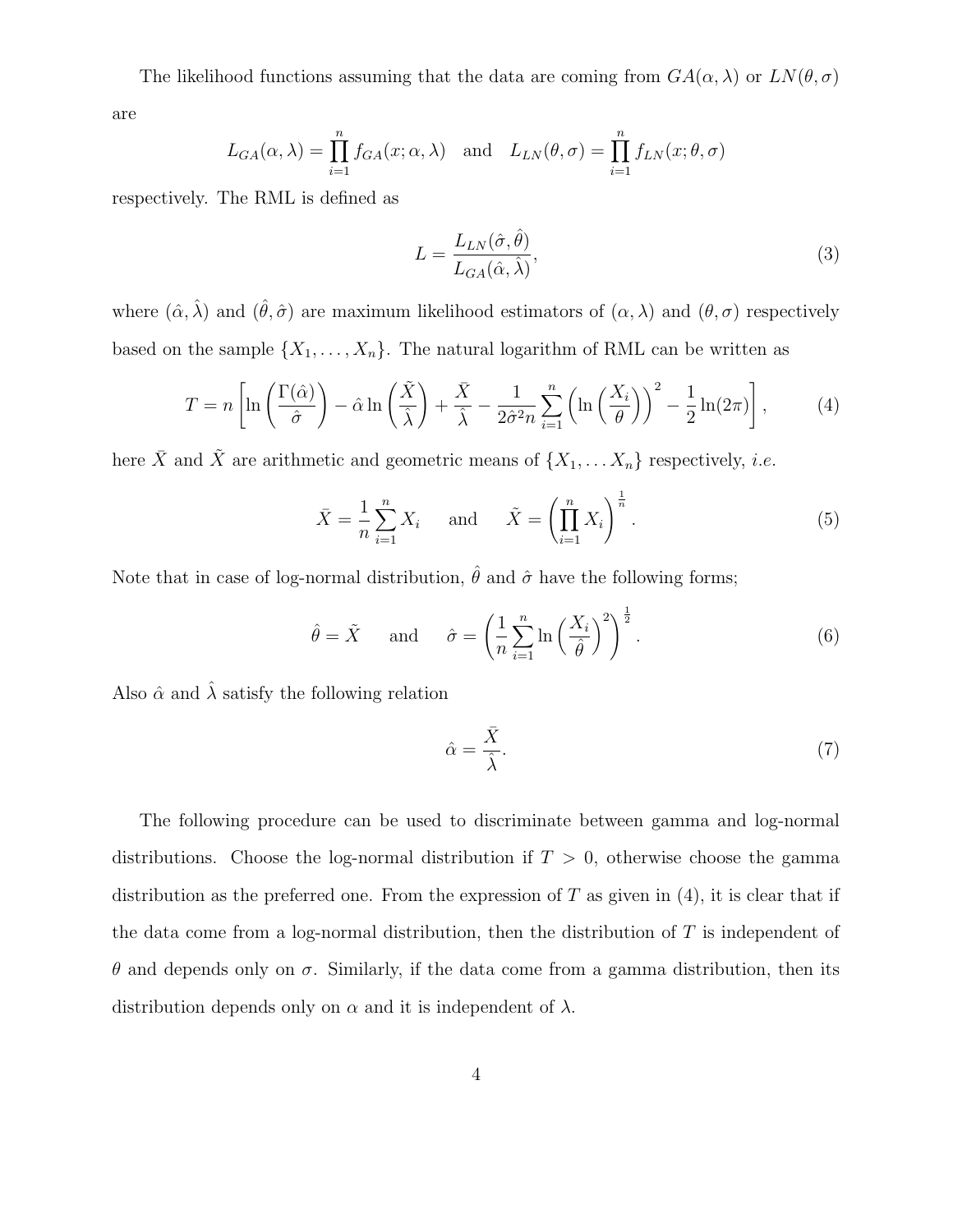We estimate the PCS by using extensive computer simulations for different sample sizes and for different shape parameters. First we generate a sample of size n from a  $LN(\sigma, 1)$ and we compute  $\hat{\sigma}$ ,  $\hat{\theta}$ ,  $\hat{\alpha}$  and  $\hat{\lambda}$  from that sample. Based on that sample we compute T and verify whether  $T > 0$  or  $T < 0$ . We replicate the process 10,000 times and obtain the percentage of times it is positive. It provides an estimate of the PCS when the data come from a log-normal distribution. Exactly the same way we estimate the PCS when the data come from a gamma distribution. The results are reported in Tables 5 and 6 respectively.

Some of the points are quite clear from Tables 5 and 6. In both cases for fixed shape parameter as sample size increases the PCS increases as expected. When the data come from a log-normal distribution, for a fixed sample size, the PCS increases as the shape parameter decreases. Interestingly, when the data come from a gamma distribution the PCS increases as the shape parameter increases. From these simulation experiments, it is clear that the two distribution functions become closer if the shape parameter of the log-normal distribution decreases and the corresponding shape parameter of the gamma distribution increases.

## 3 Asymptotic Properties Of The RML

In this section we obtain the asymptotic distributions of RML for two different cases. From now on we denote the almost sure convergence by *a.s.*.

Case 1: The data are coming from a log-normal distribution.

We assume that n data points  $\{X_1, \ldots, X_n\}$ , are from a  $LN(\sigma, \theta)$  and  $\hat{\alpha}$ ,  $\hat{\lambda}$ ,  $\hat{\theta}$  and  $\hat{\sigma}$  are same as defined before. We use following notations. For any Borel measurable function  $h(.)$ ,  $E_{LN}(h(U))$  and  $V_{LN}(h(U))$  denote mean and variance of  $h(U)$  under the assumption that U follows  $LN(\sigma, \theta)$ . Similarly we define  $E_{GA}(h(U))$  and  $V_{GA}(h(U))$  as mean and variance of  $h(U)$  under the assumption that U follows  $GA(\alpha, \lambda)$ . If  $g(.)$  and  $h(.)$  are two Borel measur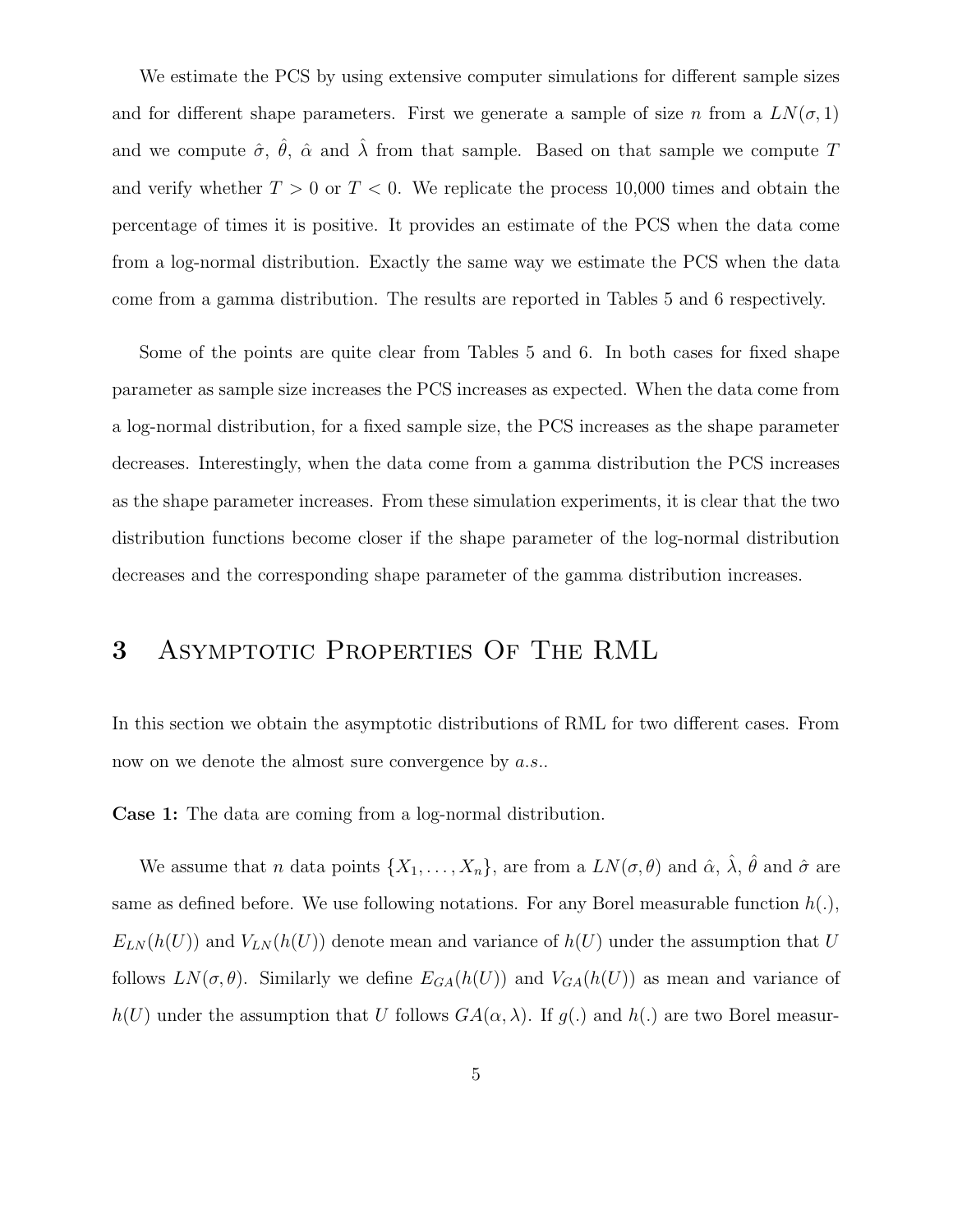able functions, we define along the same line that  $cov_{LN}(g(U), h(U)) = E_{LN}(g(U)h(U))$ .  $E_{LN}(g(U))E_{LN}(h(U))$  and similarly  $cov_{GA}(g(U), h(U))$  also, where U follows  $LN(\theta, \sigma)$  and  $GA(\alpha, \lambda)$  respectively. The following lemma is needed to prove the main result.

**Lemma 1:** Under the assumption that the data are from  $LN(\theta, \sigma)$  as  $n \to \infty$ , we have

(i)  $\hat{\sigma} \to \sigma$  a.s.,  $\hat{\theta} \to \theta$  a.s., where

$$
E_{LN}[ln(f_{LN}(X;\sigma,\theta))] = \max_{\bar{\sigma},\bar{\theta}} E_{LN}[ln(f_{LN}(X;\bar{\sigma},\bar{\theta}))].
$$

(ii)  $\hat{\alpha} \rightarrow \tilde{\alpha}$  a.s.,  $\hat{\lambda} \rightarrow \tilde{\lambda}$  a.s., where

$$
E_{LN}\left[ln(f_{GA}(X;\tilde{\alpha},\tilde{\lambda}))\right]=\max_{\alpha,\lambda}E_{LN}\left[ln(f_{GA}(X;\alpha,\lambda))\right].
$$

Note that  $\tilde{\alpha}$  and  $\tilde{\lambda}$  may depend on  $\sigma$  and  $\theta$  but we do not make it explicit for brevity. Let us denote

$$
T^* = \ln\left(\frac{L_{LN}(\sigma,\theta)}{L_{GA}(\tilde{\alpha},\tilde{\lambda})}\right).
$$

(iii)  $n^{-\frac{1}{2}}[T - E_{LN}(T)]$  is asymptotically equivalent to  $n^{-\frac{1}{2}}[T^* - E_{LN}(T^*)]$ 

**Proof of Lemma 1:** The proof follows using the similar argument of White [17, Theorem] 1] and therefore it is omitted.

Now we can state the main result;

**Theorem 1:** Under the assumption that the data are from  $LN(\sigma, \theta)$ , T is asymptotically normally distributed with mean  $E_{LN}(T)$  and variance  $V_{LN}(T) = V_{LN}(T^*)$ .

Proof of Theorem 1: Using the Central limit theorem and from part (ii) of lemma 1, it follows that  $n^{-\frac{1}{2}} [T^* - E_{LN}(T^*)]$  is asymptotically normally distributed with mean zero and variance  $V_{LN}(T^*)$ . Therefore using part (iii) of lemma 1, the result immediately follows.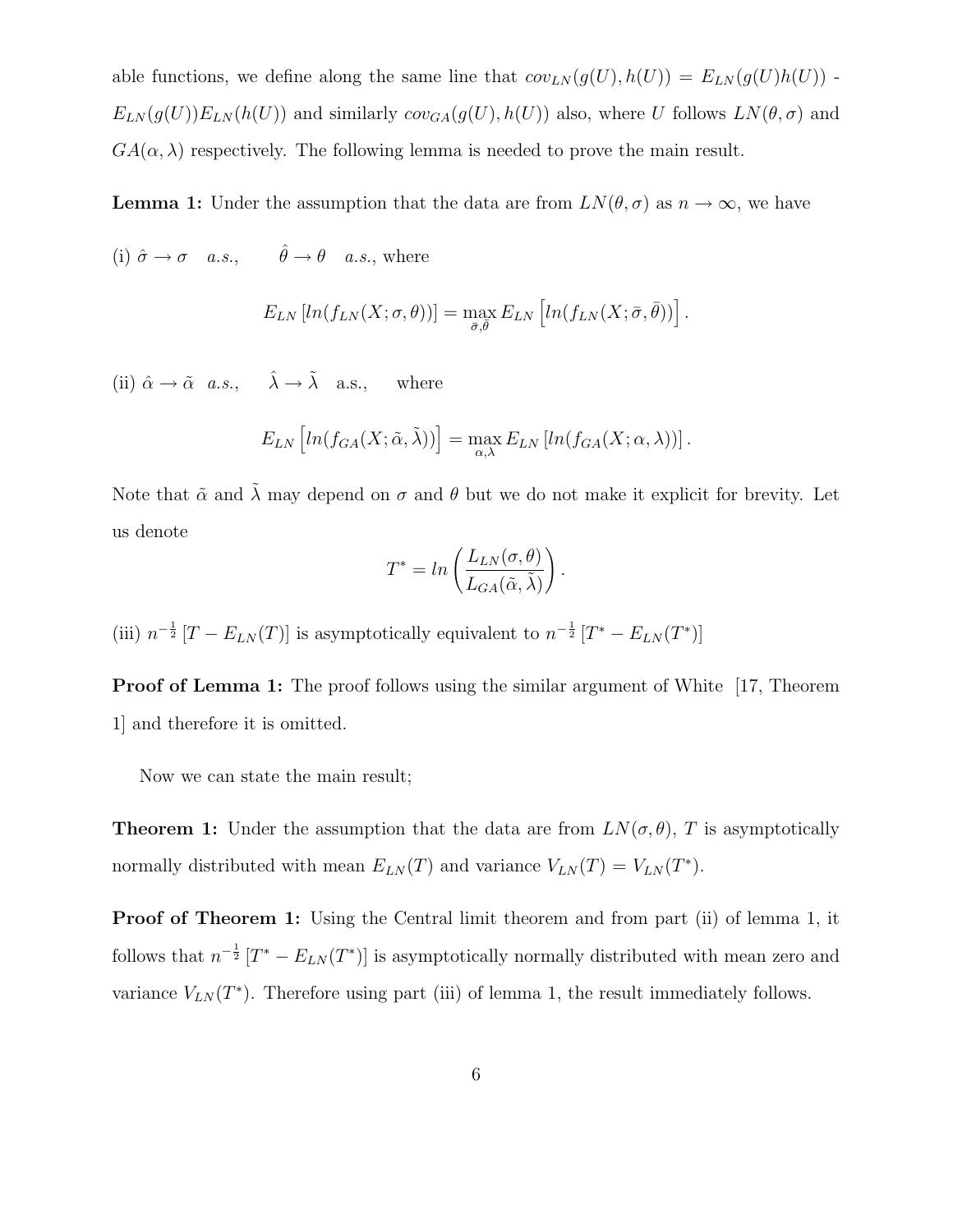Now we discuss how to obtain  $\tilde{\alpha}$ ,  $\tilde{\lambda}$ ,  $E_{LN}(T)$  and  $V_{LN}(T)$ . Let us define

$$
g(\alpha, \lambda) = E_{LN} [\ln(f_{GA}(X; \alpha, \lambda))]
$$
  
=  $E_{LN} [(\alpha - 1) \ln X - \frac{X}{\lambda} - \alpha \ln(\lambda) - \ln(\Gamma(\alpha))]$   
=  $(\alpha - 1) \ln \theta - \frac{\theta}{\lambda} e^{\frac{\sigma^2}{2}} + \alpha \ln \lambda + \ln(\Gamma(\alpha)).$ 

In this case,  $\tilde{\alpha}$  and  $\tilde{\lambda}$  have the following relations;

$$
\tilde{\lambda} = \frac{\theta}{\tilde{\alpha}} e^{\frac{\sigma^2}{2}} \tag{8}
$$

and

$$
\psi(\tilde{\alpha}) = \ln \tilde{\alpha} - \frac{\sigma^2}{2}.\tag{9}
$$

Here  $\psi(x) = \frac{d}{dx} \ln \Gamma(x)$  is a psi function. Therefore,  $\tilde{\alpha}$  can be obtained by solving the nonlinear equation (9), and clearly it is a function of  $\sigma^2$  only. Once  $\tilde{\alpha}$  is obtained,  $\tilde{\lambda}$  can be obtained from (8). It is immediate that  $\left(\frac{\tilde{\lambda}}{\theta}\right)$  $\left(\frac{\tilde{\lambda}}{\theta}\right)$  is also a function of  $\sigma^2$  only.

Now we provide the expression for  $E_{LN}(T)$  and  $V_{LN}(T)$ . Observe that  $\lim_{n\to\infty}\frac{E_{LN}(T)}{n}$ n and  $\lim_{n\to\infty}\frac{V_{LN}(T)}{n}$  $\frac{N(T)}{n}$  exist. We denote  $\lim_{n\to\infty} \frac{E_{LN}(T)}{n} = AM_{LN}(\sigma^2)$  and  $\lim_{n\to\infty} \frac{V_{LN}(T)}{n} =$  $AV_{LN}(\sigma^2)$  respectively. Therefore for large n,

$$
\frac{E_{LN}(T)}{n} \approx AM_{LN}(\sigma) = E_{LN} \left[ \ln(f_{LN}(X;\sigma,1)) - \ln(f_{GA}(X;\tilde{\alpha},\tilde{\lambda})) \right]
$$

$$
= -\frac{1}{2} \ln(2\pi) - \ln \sigma - \frac{1}{2} - \frac{1}{\tilde{\lambda}} e^{\frac{\sigma^2}{2}} + \tilde{\alpha} \ln \tilde{\lambda} + \ln \Gamma(\tilde{\alpha}) \tag{10}
$$

We also have

$$
\frac{V_{LN}(T)}{n} \approx AV_{LN}(\sigma) = V_{LN} \left[ \ln(f_{LN}(X; \sigma^2, 1)) - \ln(f_{GA}(X; \tilde{\alpha}, \tilde{\lambda})) \right]
$$
  
\n
$$
= V_{LN} \left[ -\tilde{\alpha} \ln X + \frac{X}{\tilde{\lambda}} - \frac{1}{2\sigma^2} (\ln X)^2 \right]
$$
  
\n
$$
= \tilde{\alpha}^2 \sigma^2 + \frac{1}{\tilde{\lambda}^2} e^{\sigma^2} (e^{\sigma^2} - 1) + \frac{1}{2} - 2 \frac{\tilde{\alpha}}{\tilde{\lambda}} cov_{LN}(\ln X, X)
$$
  
\n
$$
- \frac{1}{\tilde{\lambda}\sigma^2} cov_{LN}((\ln X)^2, X). \tag{11}
$$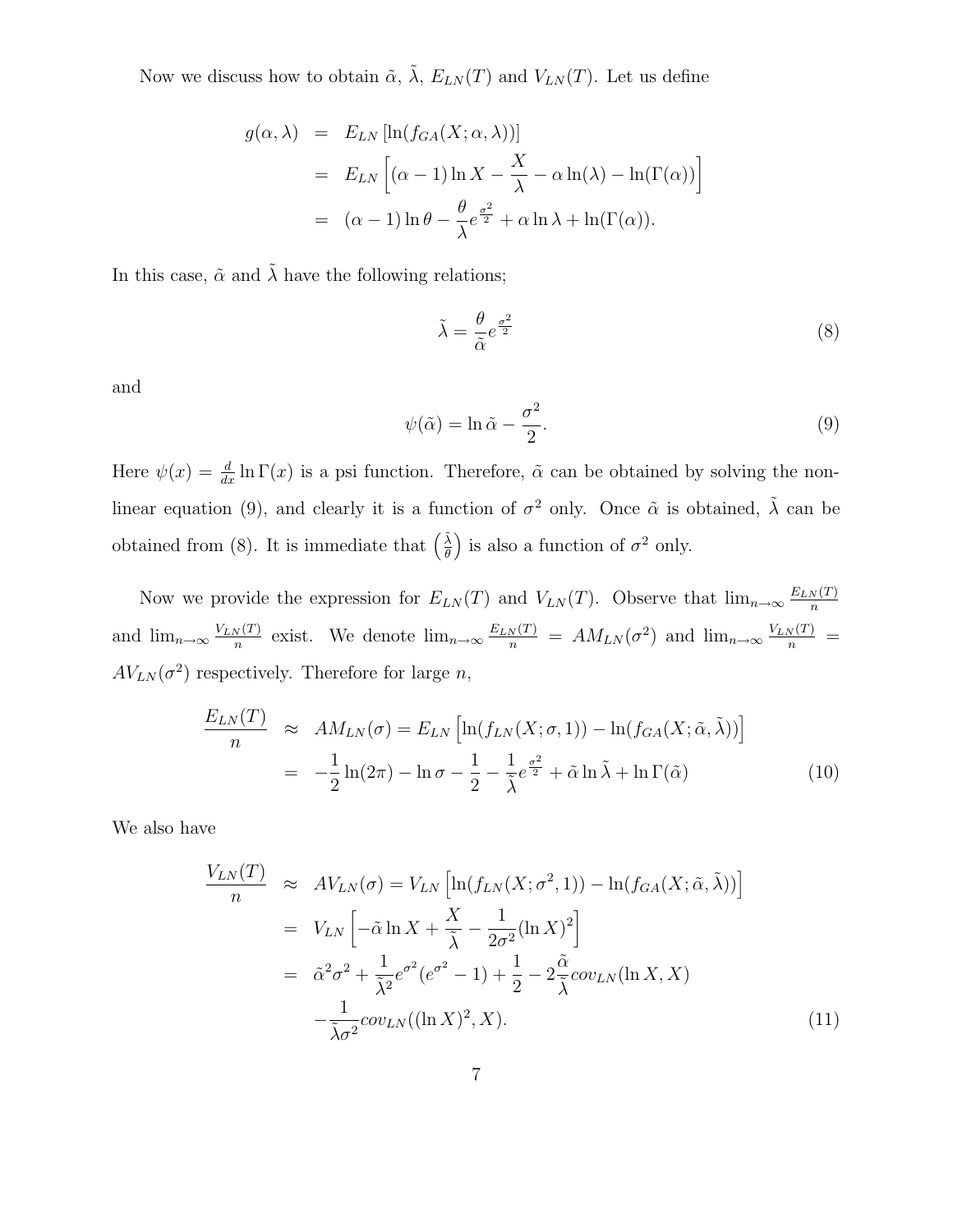Now we consider the other case.

Case 2: The data are from a gamma distribution.

Let us assume that a sample  $\{X_1, \ldots, X_n\}$  of size n is obtained from  $GA(\alpha, \lambda)$ . In this case we have the following lemma.

Lemma 2: Under the assumption that the data are from a gamma distribution and as  $n \to \infty$ , we have

(i)  $\hat{\alpha} \to \alpha \quad a.s., \qquad \hat{\lambda} \to \lambda \quad a.s.,$  where

$$
E_{GA}[ln(f_{GA}(X; \alpha, \lambda))] = \max_{\bar{\alpha}, \bar{\lambda}} E_{GA}[ln(f_{GA}(X; \bar{\alpha}, \bar{\lambda}))].
$$

(ii)  $\hat{\sigma} \to \tilde{\sigma}$  *a.s.*,  $\hat{\theta} \to \tilde{\theta}$  a.s., where

$$
E_{GA}\left[ln(f_{LN}(X;\tilde{\sigma},\tilde{\theta}))\right] = \max_{\sigma,\theta} E_{GA}\left[ln(f_{LN}(X;\sigma^2,\theta))\right]
$$

.

Note that here also  $\tilde{\sigma}$  and  $\tilde{\theta}$  may depend on  $\alpha$  and  $\lambda$  but we do not make it explicit for brevity. Let us denote  $T_* = \ln\left(\frac{L_{LN}(\tilde{\sigma}, \tilde{\theta})}{L_{CM}(\tilde{\sigma}, \lambda)}\right)$  $L_{GA}(\alpha,\lambda)$ ¶ .

(iii)  $n^{-\frac{1}{2}}[T - E_{GA}(T)]$  is asymptotically equivalent to  $n^{-\frac{1}{2}}[T_{*} - E_{GA}(T_{*})]$ .

Theorem 2: Under the assumption that the data are from a gamma distribution, T is approximately normally distributed with mean  $E_{GA}(T)$  and variance  $V_{GA}(T) = V_{GA}(T_*)$ .

Now to obtain  $\tilde{\sigma}$  and  $\tilde{\theta}$ , let us define

$$
h(\theta, \sigma) = E_{GA} [\ln(f_{LN}(X; \sigma, \theta))]
$$
  
=  $E_{GA} \left[ -\frac{1}{2} \ln(2\pi) - \ln \sigma - \ln X - \frac{1}{2\sigma^2} (\ln X - \ln \theta)^2 \right]$   
=  $-\frac{1}{2} \ln(2\pi) - \ln \sigma - \psi(\alpha) - \ln \lambda - \frac{1}{2\sigma^2} [\psi'(\alpha) + (\psi(\alpha))^2 + (\ln \lambda - \ln \theta)^2$   
+  $2\psi(\alpha)(\ln \lambda - \ln \theta)].$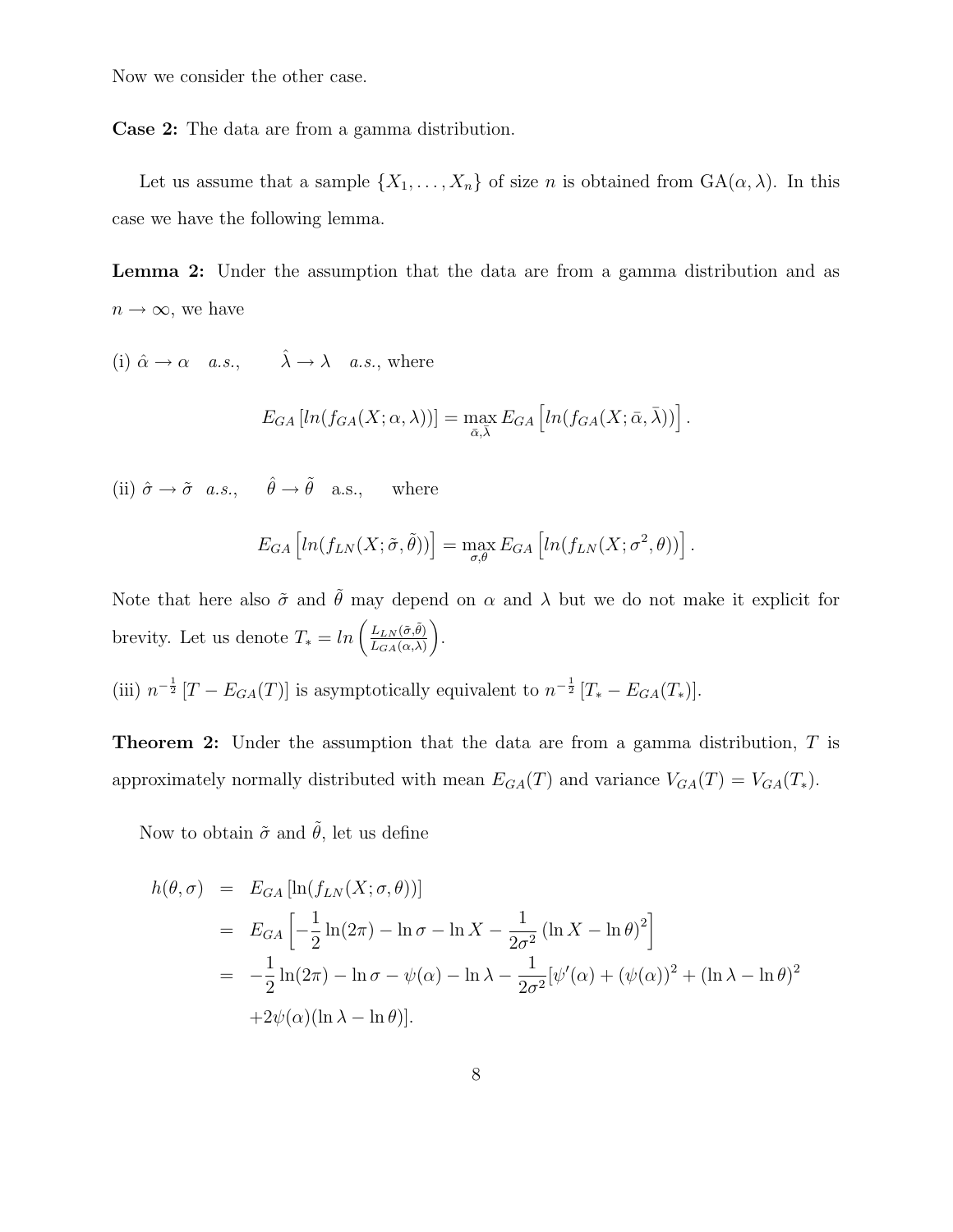Therefore,  $\tilde{\sigma}$  and  $\tilde{\theta}$  can be obtained as

$$
\tilde{\theta} = \lambda e^{\psi(\alpha)} \quad \text{and} \quad \tilde{\sigma} = (\psi'(\alpha))^{\frac{1}{2}}.
$$
 (12)

Here  $\psi'(\alpha) = \frac{d}{d\alpha}\psi(\alpha)$ . Now we provide the expressions for  $E_{GA}(T)$  and  $V_{GA}(T)$ . Similarly as before, we observe that  $\lim_{n\to\infty}\frac{E_{GA}(T)}{n}$  $\frac{A(T)}{n}$  and  $\lim_{n\to\infty} \frac{V_{GA}(T)}{n}$  $\frac{A(T)}{n}$  exist. We denote  $\lim_{n\to\infty}\frac{E_{GA}(T)}{n}$  =  $AM_{GA}(\alpha)$  and  $\lim_{n\to\infty} \frac{V_{GA}(T)}{n} = AV_{GA}(\alpha)$  respectively, then for large n,

$$
\frac{E_{GA}(T)}{n} \approx AM_{GA}(\alpha) = E_{GA} \left[ \ln(f_{LN}(X; \tilde{\sigma}, \tilde{\theta})) - \ln(f_{GA}(X; \alpha, 1)) \right]
$$

$$
= -\frac{1}{2} \ln(2\pi) - \ln \tilde{\sigma} - \frac{1}{2\tilde{\sigma}^2} \left[ \psi'(\alpha) + (\psi(\alpha) - \ln \tilde{\theta})^2 \right]
$$

$$
+ \ln(\Gamma(\alpha)) + \alpha(1 - \psi(\alpha))
$$

$$
\frac{V_{GA}(T)}{n} \approx AV_{GA}(\alpha) = V_{GA} \left[ \ln(f_{LN}(X; \tilde{\sigma}, \tilde{\theta})) - \ln(f_{GA}(X; \alpha, 1)) \right]
$$
  
\n
$$
= V_{GA} \left[ X - \alpha \ln X - \frac{1}{2\tilde{\sigma}^2} (\ln X - \ln \tilde{\theta})^2 \right]
$$
  
\n
$$
= \alpha + \alpha^2 \psi'(\alpha) - 2\alpha(\psi(\alpha + 1) - \psi(\alpha))
$$
  
\n
$$
- \frac{1}{\tilde{\sigma}^2} \left[ \alpha(\alpha + 1)(\psi'(\alpha + 2) + \psi(\alpha + 2))^2 - (\ln \tilde{\theta})\alpha\psi(\alpha + 1) \right]
$$
  
\n
$$
+ \alpha(\ln \tilde{\theta})^2 - \alpha(\psi'(\alpha) + \psi(\alpha))^2 - 2(\ln \tilde{\theta})\psi(\alpha) - 2\alpha\psi(\alpha)\psi'(\alpha)
$$
  
\n
$$
- \tilde{\alpha}\psi''(\alpha) + 2(\ln \theta)\psi'(\alpha)]
$$
  
\n
$$
+ \frac{1}{4\tilde{\sigma}^4} \left[ \psi'''(\alpha) + 4\psi(\alpha)\psi''(\alpha) + 4\psi'(\alpha)(\psi(\alpha))^2 + 2(\psi'(\alpha))^2
$$
  
\n
$$
-4(\ln \tilde{\theta})\psi''(\alpha) - 8\psi(\alpha)\psi'(\alpha)\ln \tilde{\theta} + 4\psi'(\alpha)(\ln \tilde{\theta})^2 \right].
$$

Note that  $\tilde{\alpha}$ ,  $\tilde{\lambda}$ ,  $AM_{LN}(\sigma)$ ,  $AV_{LN}(\sigma)$ ,  $\tilde{\sigma}$ ,  $\tilde{\theta}$ ,  $AM_{GA}(\alpha)$  and  $AV_{GA}(\alpha)$  are quite difficult to compute numerically. We present  $\tilde{\alpha}$ ,  $\tilde{\lambda}$  and also  $AM_{LN}(\sigma)$  and  $AV_{LN}(\sigma)$  for different values of  $\sigma$  in Table 1. We also present  $\tilde{\sigma}$ ,  $\tilde{\theta}$  and also  $AM_{GA}(\alpha)$  and  $AV_{GA}(\alpha)$  for different values of  $\alpha$  in Table 2 for convenience.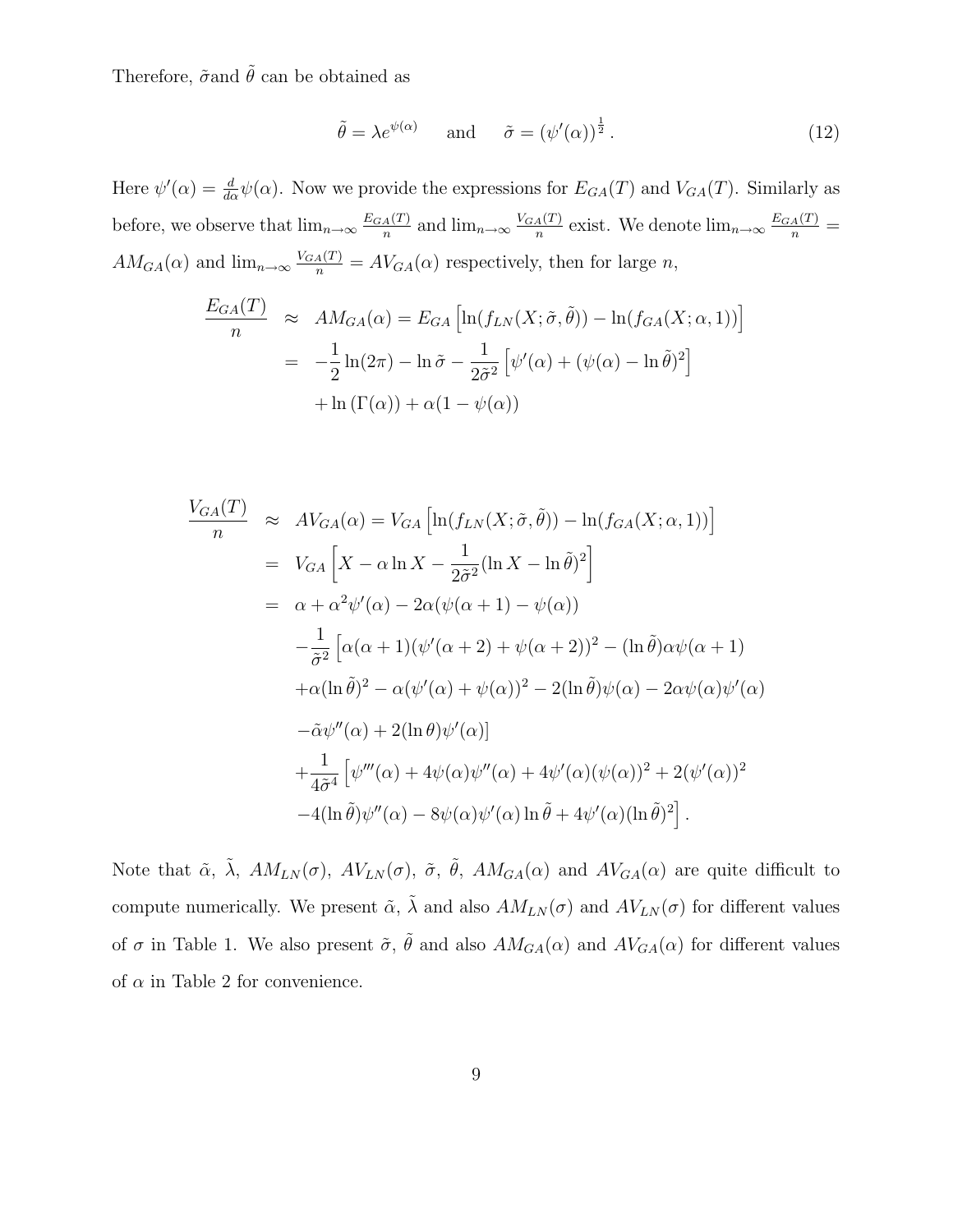# 4 Determination Of Sample Size:

We are proposing a method to determine the minimum sample size required to discriminate between the log-normal and gamma distributions, for a given user specified PCS. Before discriminating between two fitted distribution functions it is important to know how close they are. There are several ways to measure the closeness or the distance between two distribution functions, for example, the Kolmogorov-Smirnov (K-S) distance or Hellinger distance etc.. It is very natural that if two distributions are very close then a very large sample size is needed to discriminate between them for a given PCS. On the other hand if the distance between two distribution functions is quite far, then one may not need very large sample size to discriminate between them. It is also true that if the distance between two distribution functions are small, then one may not need to differentiate the two distributions from any practical point of view. Therefore, it is expected that the user will specify before hand the PCS and also the tolerance limit in terms of the distance between two distribution functions. The tolerance limit simply indicates that the user does not want to make the distinction between two distribution functions if their distance is less than the tolerance limit. Based on the probability of correct selection and the tolerance limit, the required minimum sample size can be determined. Here we use the K-S distance to discriminate between two distribution functions but similar methodology can be developed using the Hellinger distance also, which is not pursued here.

We observed in section 3 that the RML statistics follow normal distribution approximately for large  $n$ . Now it will be used with the help of K-S distance to determine the required sample size n such that the PCS achieves a certain protection level  $p^*$  for a given tolerance level D<sup>∗</sup> . We explain the procedure assuming case 1, case 2 follows exactly along the same line.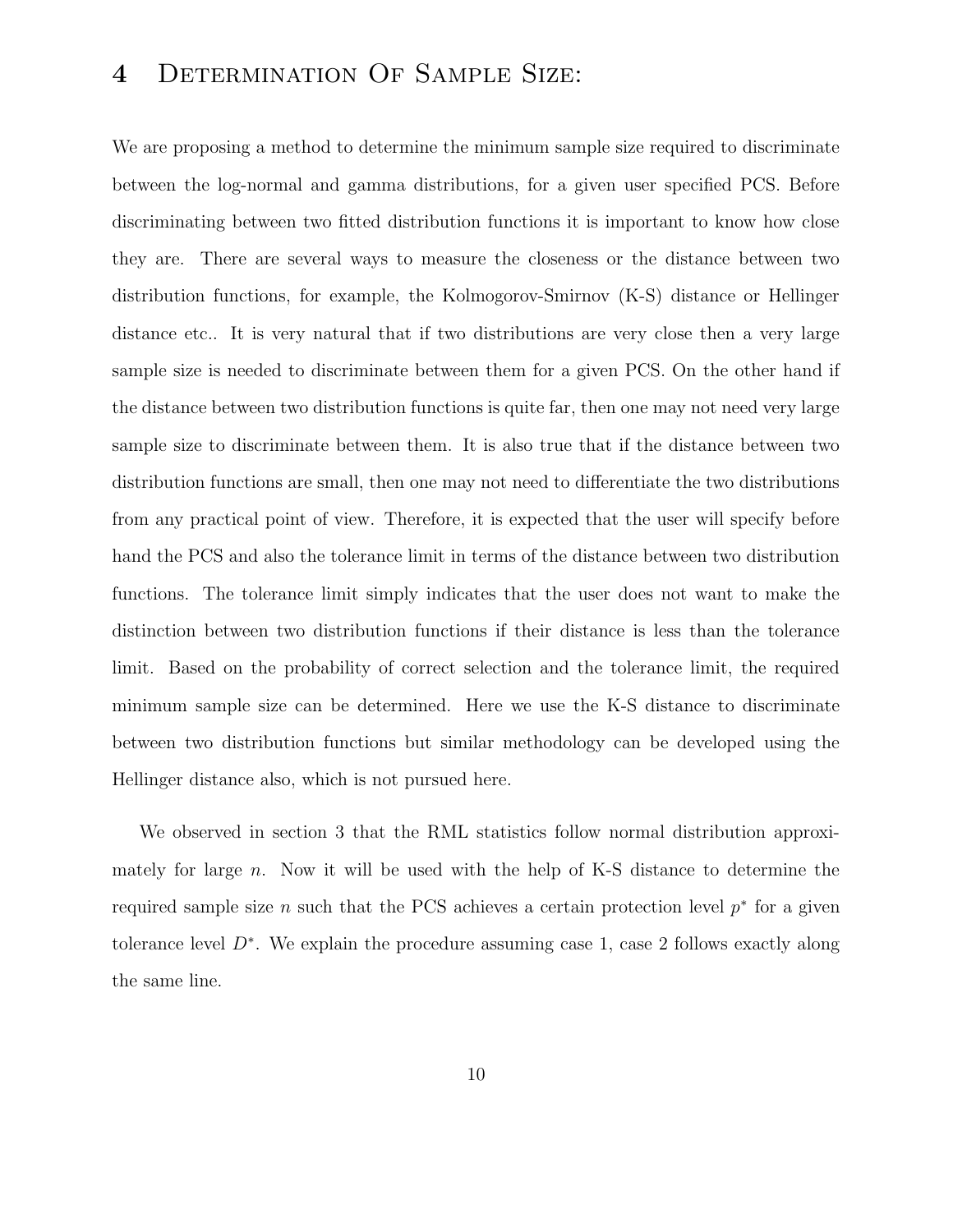Since T is asymptotically normally distributed with mean  $E_{LN}(T)$  and variance  $V_{LN}(T)$ , therefore the probability of correct selection (PCS) is

$$
PCS(\sigma) = P[T > 0|\sigma] \approx 1 - \Phi\left(\frac{-E_{LN}(T)}{\sqrt{V_{LN}(T)}}\right) = 1 - \Phi\left(\frac{-n \times AM_{LN}(\sigma)}{\sqrt{n \times AV_{LN}(\sigma)}}\right). \tag{13}
$$

Here  $\Phi$  is the distribution function of the standard normal random variable.  $AM_{LN}(\sigma)$  and  $AV_{LN}(\sigma)$  are same as defined before. Now to determine the sample size needed to achieve at least a  $p^*$  protection level, equate

$$
\Phi\left(\frac{-n \times AM_{LN}(\sigma)}{\sqrt{n \times AV_{LN}(\sigma)}}\right) = 1 - p^*
$$
\n(14)

and solve for n. It provides

$$
n = \frac{z_{p*}^2 A V_{LN}(\sigma)}{(AM_{LN}(\sigma))^2}.
$$
\n(15)

Here  $z_{p^*}$  is the 100 $p^*$  percentile point of a standard normal distribution. For  $p^* = 0.9$  and for different  $\sigma$ , the values of n are reported in Table 3. Similarly for case 2, we need

$$
n = \frac{z_{p^*}^2 A V_{GA}(\alpha)}{(AM_{GA}(\alpha))^2}.
$$
\n(16)

Here  $AM_{GA}(\alpha)$  and  $AV_{GA}(\alpha)$  are same as defined before. We report n, with the help of Table 2 for different values of  $\alpha$  when  $p^* = 0.9$  in Table 4. From Table 3, it is clear that as  $\sigma$  increases the required sample size decreases for a given PCS. Interestingly, from Table 4, it is immediate that as  $\alpha$  increases the required sample size increases. Both the findings are quite intuitive in the sense one needs large sample sizes to discriminate between them if the two distribution functions are very close. It is clear that if one knows the ranges of the shape parameters of the two distribution functions, then the minimum sample size can be obtained using (15) or (16) and using the fact that n is a monotone function of the shape parameters in both the cases. But unfortunately in practice it may be completely unknown. Therefore, to have some idea of the shape parameter of the null distribution we make the following assumptions. It is assumed that the experimenter would like to choose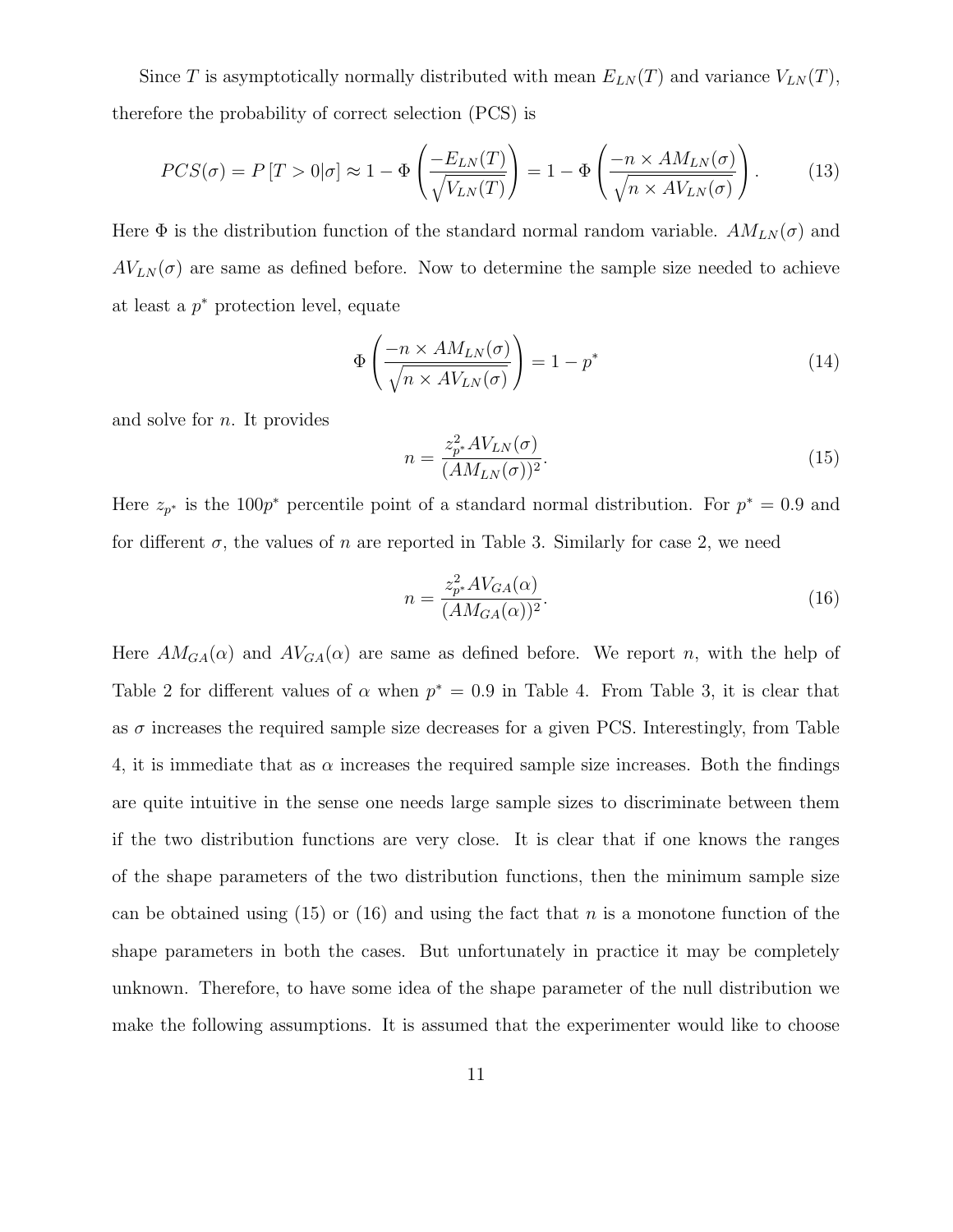the minimum sample size needed for a given protection level when the distance between two distribution functions is greater than a pre-specified tolerance level. The distance between two distribution functions is defined by the K-S distance. The K-S distance between two distribution functions, say  $F(x)$  and  $G(x)$  is defined as

$$
\sup_x |F(x) - G(x)|.\tag{17}
$$

We report K-S distance between  $LN(\sigma, 1)$  and  $GA(\tilde{\alpha}, \tilde{\lambda})$  for different values of  $\sigma$  in Table 3. Here  $\tilde{\alpha}$  and  $\tilde{\lambda}$  are same as defined in Lemma 1 and they have been reported in Table 1. Similarly, K-S distance between  $GE(\alpha, 1)$  and  $LN(\tilde{\sigma}, \tilde{\theta})$  for different values of  $\alpha$  is reported in Table 4. Here  $\tilde{\sigma}$  and  $\tilde{\theta}$  are same as defined in Lemma 2 and they have been reported in Table 2. Now we explain how we can determine the minimum sample size required to discriminate between log-normal and gamma distribution functions for a user specified protection level and for a given tolerance level between them. Suppose the protection level is  $p^* = 0.9$  and the tolerance level is given in terms of K-S distance as  $D^* = 0.05$ . Here tolerance level  $D^* = 0.05$  means that the practitioner wants to discriminate between a log-normal and gamma distribution functions only when their K-S distance is more than 0.05. From Table 3, it is observed that the K-S distance will be more than 0.05 if  $\sigma \geq 0.7$ . Similarly from Table 4, it is clear that the K-S distance will be more than 0.05 if  $\alpha \leq 2.0$ . Therefore, if the data come from the log-normal distribution, then for the tolerance level  $D^* = 0.05$ , one needs at most  $n = 96$  to meet the PCS,  $p^* = 0.9$ . Similarly if the data come from the gamma distribution then one needs at most  $n = 95$  to meet the above protection level  $p^* = 0.9$  for the same tolerance level  $D^* = 0.05$ . Therefore, for the given tolerance level 0.05 one needs  $max(95, 96) = 96$  to meet the protection level  $p^* = 0.9$  simultaneously for both the cases.

#### Table 1

Different values of  $AM_{LN}(\sigma),\,AV_{LN}(\sigma),\,\tilde{\alpha}$  and  $\tilde{\lambda}$  for different  $\sigma.$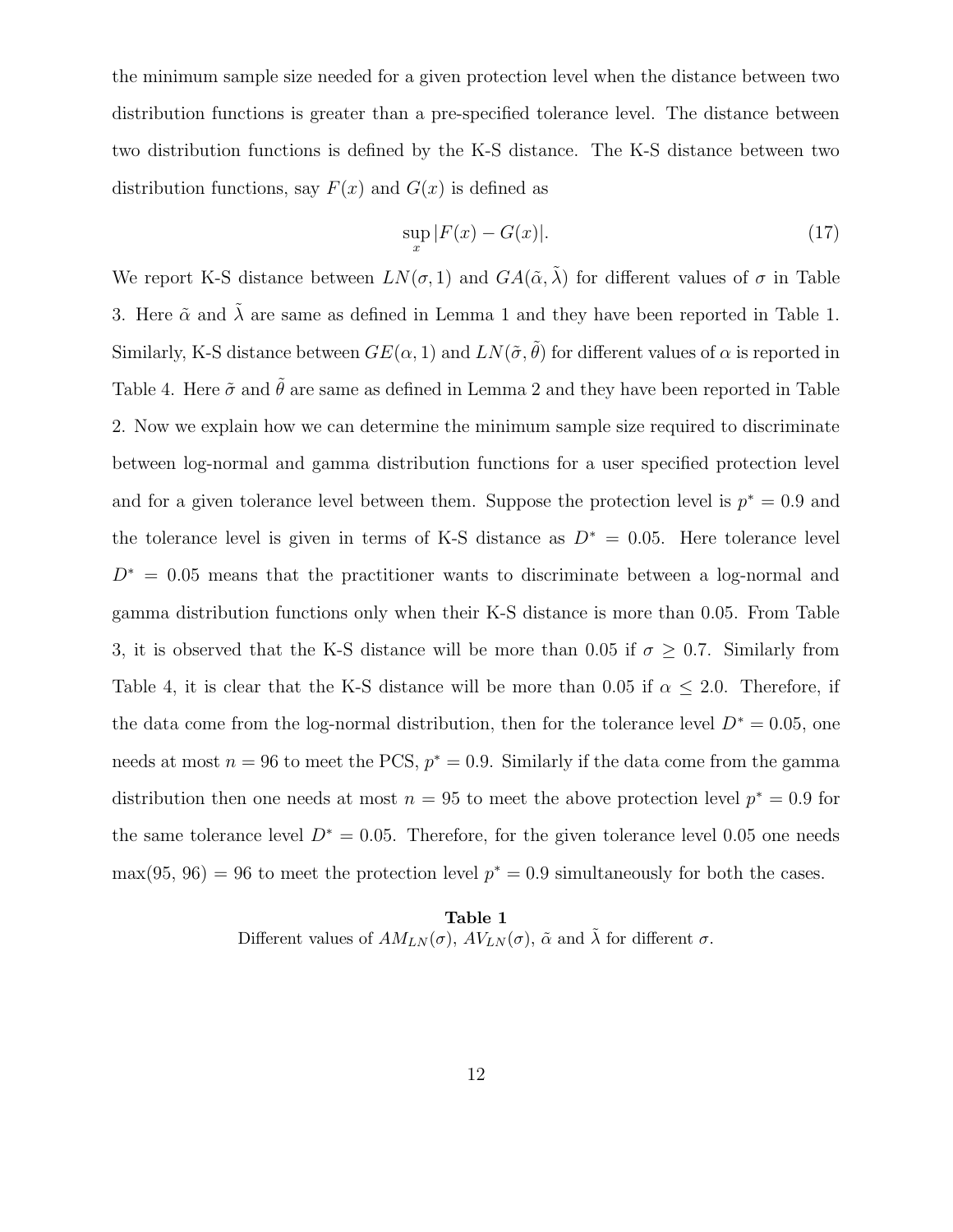| $\sigma$ | $AM_{LN}(\sigma)$ | $AV_{LN}(\sigma)$ | $\tilde{\alpha}$ |        |
|----------|-------------------|-------------------|------------------|--------|
|          |                   |                   |                  |        |
| 0.5      | 0.0207            | 0.0143            | 4.1594           | 0.2724 |
| 0.7      | 0.0389            | 0.0885            | 2.1930           | 0.5826 |
| 0.9      | 0.0608            | 0.1612            | 1.3774           | 1.0885 |
| 1.1      | 0.0861            | 0.2660            | 0.9588           | 1.8313 |
| 1.3      | 0.1131            | 0.4016            | 0.7133           | 3.2637 |
| 1.5      | 0.1409            | 0.5692            | 0.5556           | 5.5439 |

## 5 Numerical Experiments

In this section we perform some numerical experiments to observe how these asymptotic results derived in section 3 work for finite sample sizes. All computations are performed at the Indian Institute of Technology Kanpur, using Pentium-IV processor. We use the random deviate generator of Press et al. [16] and all the programs are written in C. They can be obtained from the authors on request. We compute the probability of correct selections based on simulations and we also compute it based on asymptotic results derived in section 3. We consider different sample sizes and also different shape parameters, the details are explained below.

First we consider the case when the data are coming from a log-normal distribution. In this case we consider  $n = 20, 40, 60, 80, 100$  and  $\sigma = 0.5, 0.7, 0.9, 1.1, 1.3$  and 1.5. For a fixed  $\sigma$  and n we generate a random sample of size n from  $LN(\sigma, 1)$ , we finally compute T as defined in (4) and check whether T is positive or negative. We replicate the process 10,000 times and obtain an estimate of the PCS. We also compute the PCSs by using these asymptotic results as given in (13). The results are reported in Table 5. Similarly, we obtain the results when the data are generated from a gamma distribution. In this case we consider the same set of n and  $\alpha = 2.0, 4.0, 6.0, 8.0, 10.0$  and 12.0. The results are reported in Table 6. In each box the first row represents the results obtained by using Monte Carlo simulations and the second row represents the results obtained by using the asymptotic theory.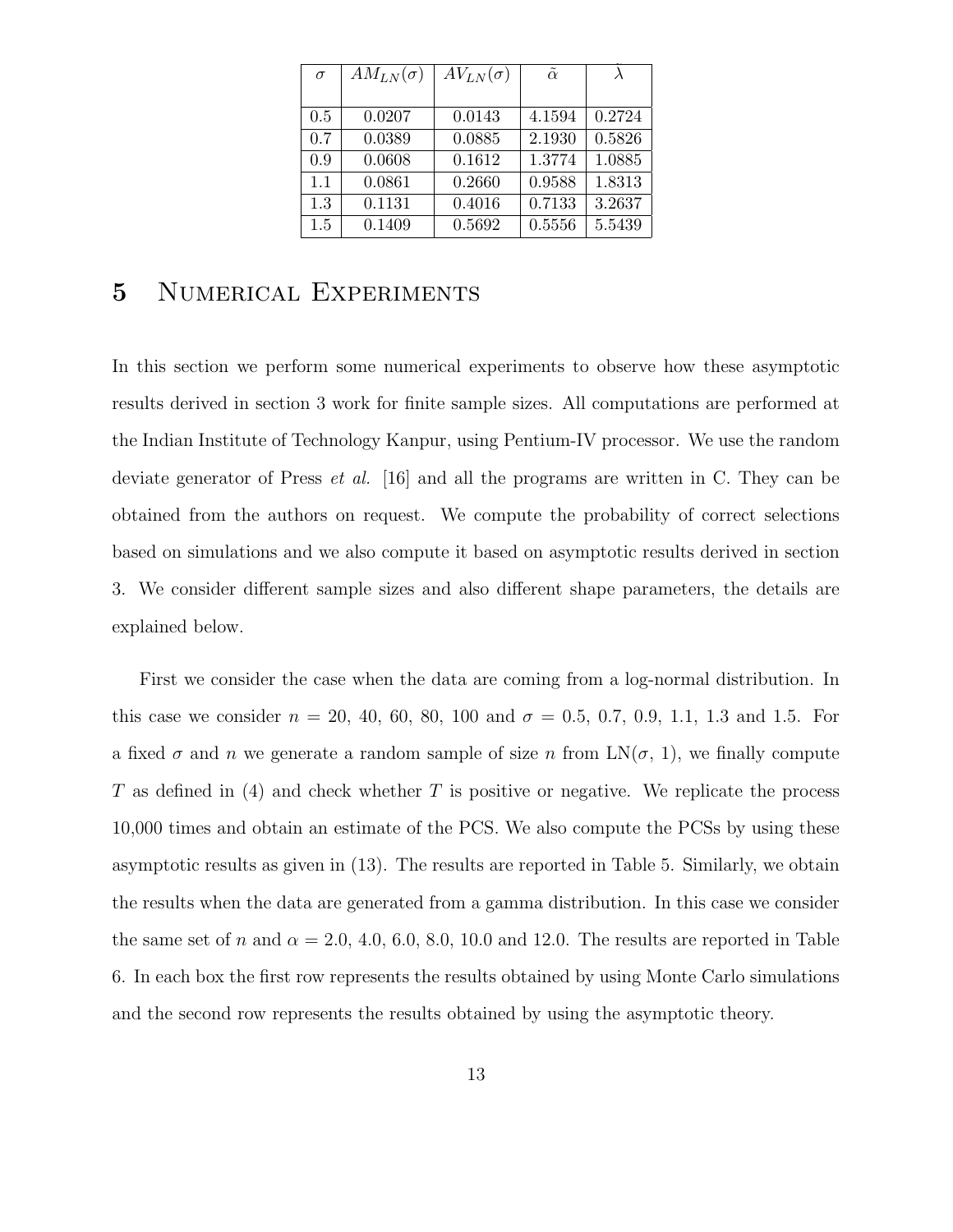As sample size increases the PCS increases in both the cases. It is also clear that when the shape parameter increases for the log-normal distribution the PCS increases and when the shape parameter decreases for the gamma distribution the PCS increases. Even when the sample size is 20, asymptotic results work quite well for both the cases for all possible parameter ranges. From the simulation study it is recommended that asymptotic results can be used quite effectively even when the sample size is as small as 20 for all possible choices of the shape parameters.

| $\alpha$ | $AM_{GA}(\alpha)$ | $AV_{GA}(\alpha)$ | $\tilde{\sigma}$ | H       |
|----------|-------------------|-------------------|------------------|---------|
|          |                   |                   |                  |         |
| 2.0      | $-0.0395$         | 0.0904            | 0.8031           | 1.5262  |
| 4.0      | $-0.0207$         | 0.0457            | 0.5328           | 3.5118  |
| 6.0      | $-0.0142$         | 0.0305            | 0.4258           | 5.5075  |
| 8.0      | $-0.0109$         | 0.0221            | 0.3649           | 7.5055  |
| 10.0     | $-0.0088$         | 0.0180            | 0.3243           | 9.5044  |
| 12.0     | $-0.0074$         | 0.0149            | 0.2948           | 11.5036 |

Table 2 Different values of  $AM_{GA}(\alpha),\,AV_{GA}(\alpha),\,\tilde{\sigma}$  and  $\tilde{\theta}$  for different  $\alpha.$ 

### 6 Data Analysis

In this section we analyze one data set and use our method to discriminate between two populations.

Data Set 1: The data set is from Lawless [14, Page 228]. The data given arose in tests on endurance of deep groove ball bearings. The data are the number of million revolutions before failure for each of the 23 ball bearings in the life test and they are: 17.88, 28.92, 33.00, 41.52, 42.12, 45.60, 48.80, 51.84, 51.96, 54.12, 55.56, 67.80, 68.44, 68.64, 68.88, 84.12, 93.12, 98.64, 105.12, 105.84, 127.92, 128.04, 173.40.

When we use a log-normal distribution, the MLEs of the different parameters are  $\hat{\sigma}$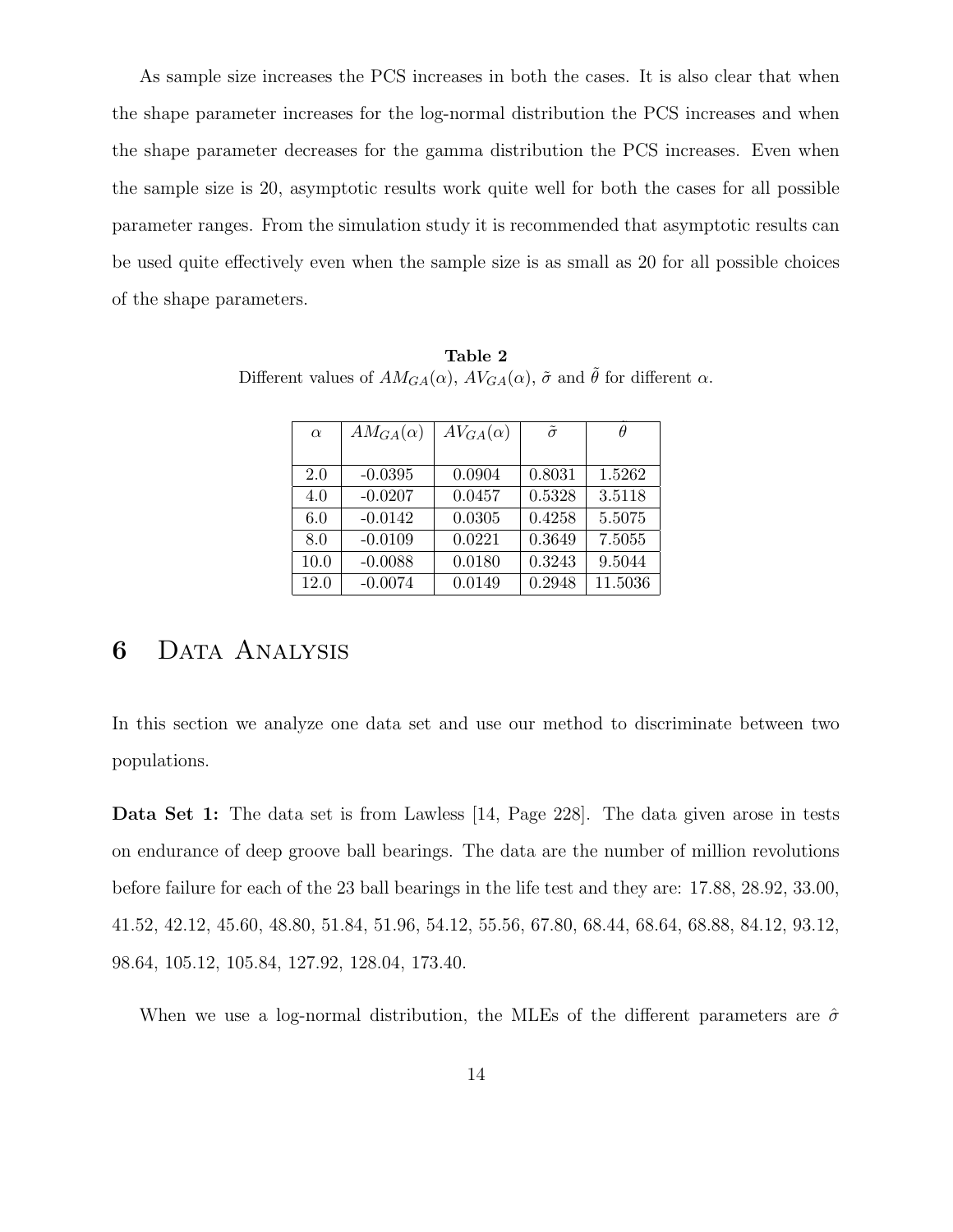= 0.5313,  $\hat{\theta} = 0.63.5147$  and  $Ln(L_{LN}(\hat{\sigma}, \hat{\theta})) = -112.8552$ . The K-S distance between the fitted empirical distribution function and the fitted log-normal distribution function is 0.09. Similarly, if we use a gamma distribution, the MLEs of the different parameters are  $\hat{\alpha} =$ 4.0196,  $\hat{\lambda} = 17.9856$  and  $Ln(L_{GA}(\hat{\alpha}, \hat{\lambda})) = -113.0274$ . In this case, the K-S distance between the fitted empirical distribution function and the fitted gamma distribution function is 0.12. The K-S distance between the two fitted distributions is 0.034. They are quite close to each other. In terms of the K-S distance, log-normal distribution is closer to the empirical distribution function than a gamma distribution. Interestingly,  $T = -112.8552 + 113.0274$  =  $0.1722 > 0$ , also suggests to choose the log-normal distribution rather than the gamma distribution.

#### Table 3

The minimum sample size  $n = \frac{z_{0.90}^2 AV_{LN}(\sigma)}{(AM_{LN}(\sigma))^2}$ , for  $p^* = 0.9$  and when the data are coming from a log-normal distribution is presented. The K-S distance between LN  $(\sigma,1)$  and GA $(\tilde{\alpha}, \tilde{\lambda})$  for different values of  $\sigma$  is reported.

|       | $\rm 0.5$ |    | 0.9                |       |       |       |
|-------|-----------|----|--------------------|-------|-------|-------|
|       | 159       | 96 | 70                 | 59    | 52    |       |
| $K-S$ | 0.033     |    | $0.049 \mid 0.064$ | 0.076 | 0.097 | 0.113 |

#### Table 4

The minimum sample size  $n = \frac{z_{0.90}^2 AV_{GA}(\alpha)}{(AM_{GA}(\alpha))^2}$ , for  $p^* = 0.9$  and when the data come from a gamma distribution is presented. The K-S distance between GA  $(\alpha,1)$  and LN  $(\tilde{\sigma},\tilde{\theta})$  for different values of  $\alpha$  is reported.

| $\alpha \rightarrow$ | 2.0                                                 | 4.0 | -6.0 | 8.0 | $\vert$ 10.0 | 12.0 |
|----------------------|-----------------------------------------------------|-----|------|-----|--------------|------|
| $n \rightarrow$      | 95                                                  | 175 | 249  | 306 | 382          | 447  |
|                      | K-S   0.049   0.034   0.025   0.023   0.021   0.013 |     |      |     |              |      |

Assuming that the original distribution was log-normal with  $\sigma = 0.5215 = \hat{\sigma}$  and  $\theta$  $= 63.4784 = \hat{\theta}$ , we compute PCS by computer simulations (based on 10,000 replications) similarly as in section 5 and we obtain PCS = 0.6985. It implies that PCS  $\approx 70\%$ . On the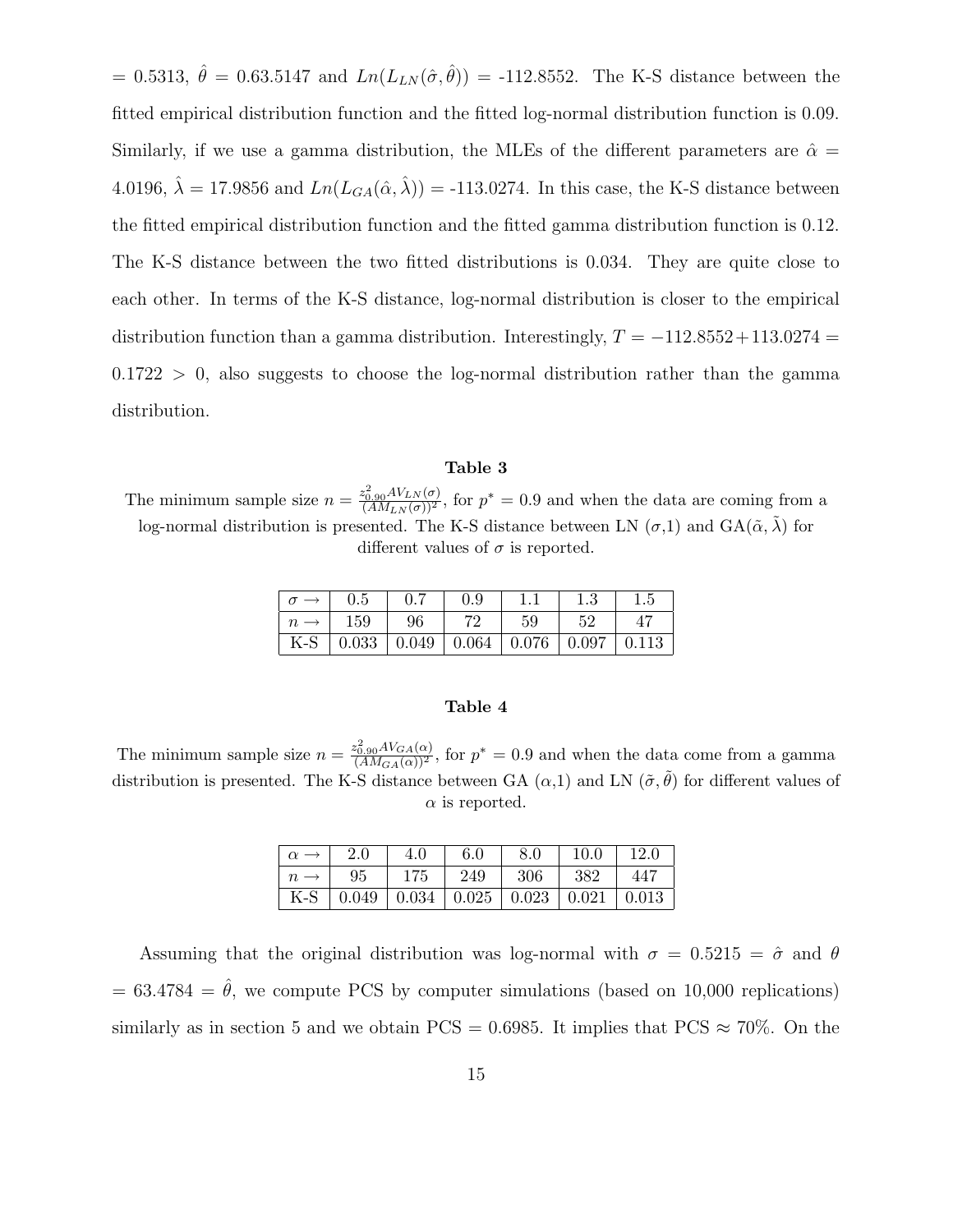other hand if the choice of log-normal distribution was wrong and the original distribution was gamma with shape parameter  $\alpha = 4.0196 = \hat{\alpha}$  and scale parameter  $\lambda = 17.9856 =$  $λ$ , then similarly as before based on 10,000 replications we obtain PCS = 0.6788, yielding an estimated risk approximately 32% to choose the wrong model. Now we compute the PCSs based on large sample approximations. Assuming that the data are coming from the  $LN(0.5313, 63.5147)$ , we obtain  $AM_{LN}(0.5215) = 0.0276$  and  $AV_{LN}(0.5215) = 0.0578$ , it implies  $E_{LN}(T) \approx 0.6348$  and  $V_{LN}(T) \approx 1.3294$ . Therefore, assuming that the data are from  $LN(0.5313, 63.5147)$ , T is approximately normally distributed with mean = 0.6348, variance = 1.3294 and PCS = 1 -  $\Phi(-0.5505) = \Phi(0.5505) \approx 0.71$ , which is almost equal to the above simulation result. Similarly, assuming that the data are coming from a gamma distribution, we compute  $AM_{GA}(4.0196) = -0.0198$  and  $AV_{GA}(4.0196) = 0.0424$ . and we have  $E_{LN}(T) \approx -0.4554$  and  $V_{LN}(T) \approx -0.9752$ . Therefore, assuming that the data are from a gamma distribution the PCS =  $\Phi(0.4612) \approx 0.68$ , which is also very close to the simulated results. Therefore, based on K-S distances and also on the RML statistics, we would like to conclude that it is more likely that the data are coming from a log-normal distribution and the probability correct selection is  $\approx 70\%$ .

#### Table 5

The probability of correct selection based on Monte Carlo Simulations and also based on asymptotic results when the data are coming from log-normal. The element in the first row in each box represents the results based on Monte Carlo Simulations (10,000 replications) and the number in bracket immediately below represents the result obtained by using asymptotic results.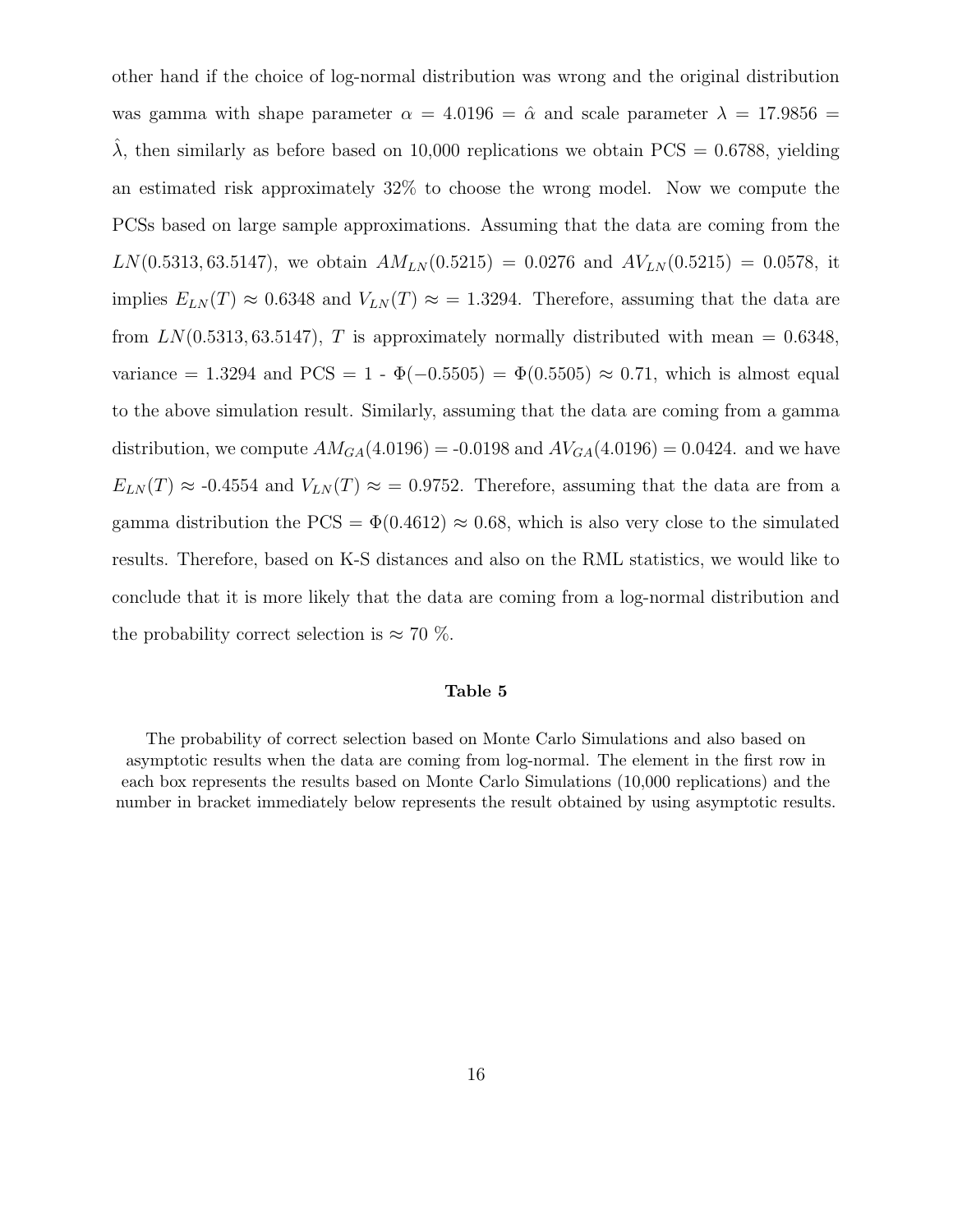| $\sigma$  <br>$n \rightarrow$ | 20     | 40     | 60     | 80     | 100    |
|-------------------------------|--------|--------|--------|--------|--------|
|                               |        |        |        |        |        |
| 0.5                           | 0.66   | 0.73   | 0.78   | 0.82   | 0.85   |
|                               | (0.68) | (0.74) | (0.79) | (0.82) | (0.85) |
| 0.7                           | 0.70   | 0.79   | 0.85   | 0.88   | 0.91   |
|                               | (0.72) | (0.80) | (0.84) | (0.88) | (0.91) |
| 0.9                           | 0.73   | 0.84   | 0.89   | 0.93   | 0.95   |
|                               | (0.75) | (0.83) | (0.88) | (0.92) | (0.94) |
| 1.1                           | 0.77   | 0.88   | 0.92   | 0.93   | 0.95   |
|                               | (0.76) | (0.86) | (0.91) | (0.93) | (0.95) |
| 1.3                           | 0.78   | 0.88   | 0.92   | 0.95   | 0.96   |
|                               | (0.79) | (0.87) | (0.92) | (0.95) | (0.96) |
| 1.5                           | 0.81   | 0.90   | 0.94   | 0.96   | 0.97   |
|                               | (0.80) | (0.89) | (0.93) | (0.96) | (0.97) |

# 7 Conclusions

In this paper we consider the problem of discriminating the two families of distribution functions, namely the log-normal and gamma families. We consider the statistic based on the ratio of the maximized likelihoods and obtain the asymptotic distributions of the test statistics under null hypotheses. We compare the probability of correct selection using Monte Carlo simulations with the asymptotic results and it is observed that even when the sample size is very small the asymptotic results work quite well for a wide range of the parameter space. Therefore, the asymptotic results can be used to estimate the probability of correct selection. We use these asymptotic results to calculate the minimum sample size required for a user specified probability of correct selection. We use the concept of tolerance level based on the distance between the two distribution functions. For a particular  $D^*$  tolerance level the minimum sample size is obtained for a given user specified protection level. Two small tables are provided for the protection level 0.90 but for the other protection level the tables can be easily used as follows. For example if we need the protection level  $p^* = 0.8$ , then all the entries corresponding to the row of n, will be multiplied by  $\frac{z_{0.8}^2}{z_{0.9}^2}$ , because of (15) and (16). Therefore, Tables 3 and 4 can be used for any given protection level.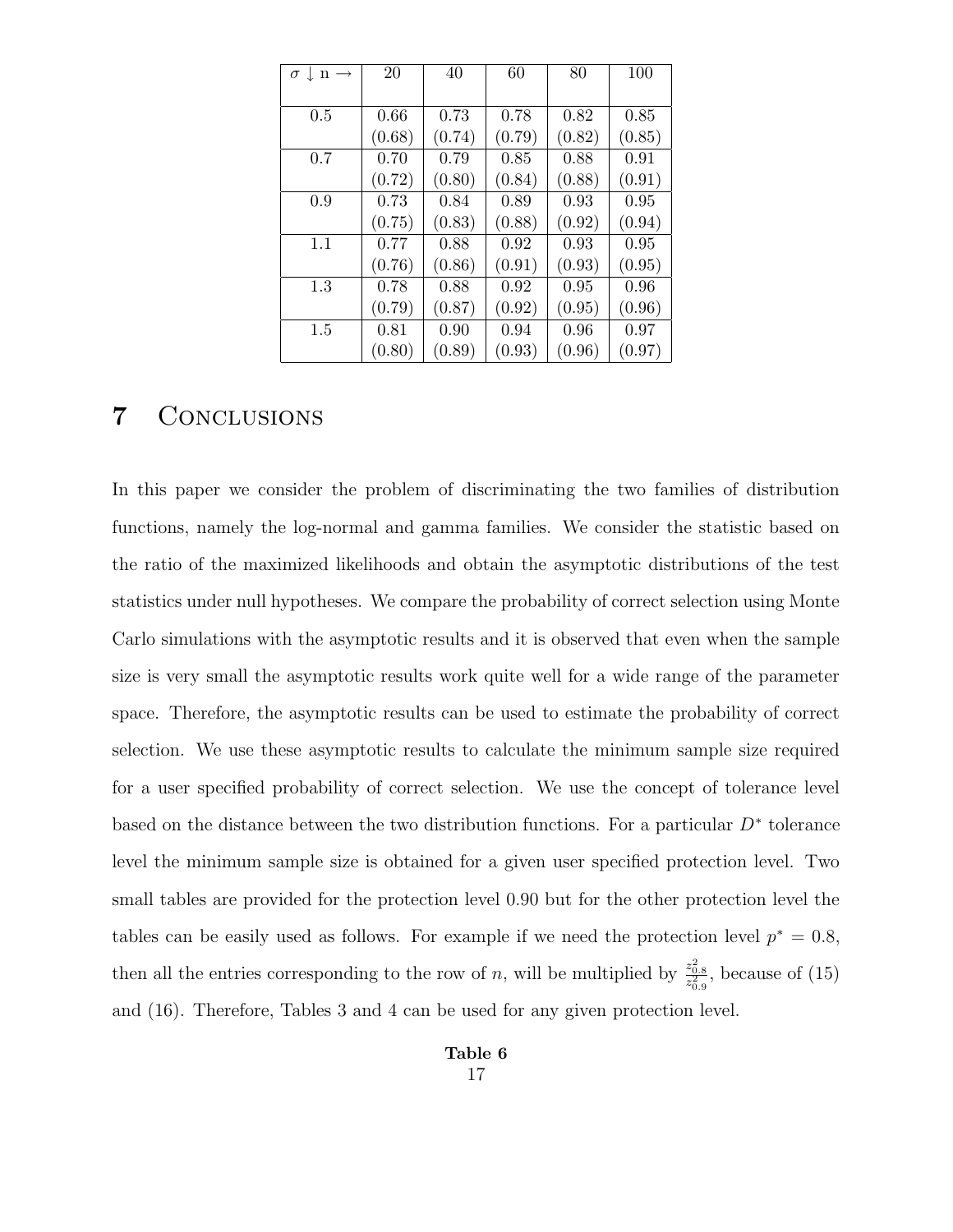The probability of correct selection based on Monte Carlo Simulations and also based on asymptotic results when the data are coming from a gamma distribution. The element in the first row in each box represents the results based on Monte Carlo Simulations (10,000 replications) and the number in bracket immediately below represents the result obtained by using asymptotic results.

| $\alpha \downarrow$<br>$n \rightarrow$ | 20     | 40     | 60     | 80     | 100    |
|----------------------------------------|--------|--------|--------|--------|--------|
|                                        |        |        |        |        |        |
| 2.0                                    | 0.71   | 0.80   | 0.86   | 0.88   | 0.91   |
|                                        | (0.72) | (0.80) | (0.85) | (0.88) | (0.91) |
| 4.0                                    | 0.65   | 0.74   | 0.78   | 0.81   | 0.83   |
|                                        | (0.67) | (0.73) | (0.77) | (0.81) | (0.83) |
| 6.0                                    | 0.63   | 0.71   | 0.74   | 0.77   | 0.79   |
|                                        | (0.64) | (0.70) | (0.74) | (0.77) | (0.79) |
| 8.0                                    | 0.61   | 0.70   | 0.72   | 0.75   | 0.77   |
|                                        | (0.63) | (0.69) | (0.72) | (0.75) | (0.77) |
| 10.0                                   | 0.60   | 0.67   | 0.70   | 0.73   | 0.75   |
|                                        | (0.61) | (0.66) | (0.70) | (0.72) | (0.75) |
| 12.0                                   | 0.59   | 0.66   | 0.69   | 0.71   | 0.73   |
|                                        | (0.61) | (0.65) | (0.68) | (0.71) | (0.73) |

## References

- [1] Atkinson, A. (1969), "A test for discriminating between models", Biometrika, 56, 337-347.
- [2] Atkinson, A. (1970), "A method for discriminating between models" ( with discussions), Jour. Royal Stat. Soc. Ser. B, 32, 323-353.
- [3] Bain, L.J. and Englehardt, M. (1980), "Probability of correct selection of Weibull versus gamma based on likelihood ratio", Communications in Statistics, Ser. A., vol. 9, 375-381.
- [4] Chambers, E.A. and Cox, D.R. (1967), "Discriminating between alternative binary response models", Biometrika, 54, 573-578.
- [5] Chen, W.W. (1980), "On the tests of separate families of hypotheses with small sample size", Jour. Stat. Comp. Simul., 2, 183-187.
- [6] Cox, D.R. (1961), "Tests of separate families of hypotheses", Proceedings of the Fourth Berkeley Symposium in Mathematical Statistics and Probability, Berkeley, University of California Press, 105-123.
- [7] Cox, D.R. (1962), "Further results on tests of separate families of hypotheses", Jour. of Royal Statistical Society, Ser. B, 24, 406-424.
- [8] Dumonceaux, R, and Antle, C. (1973), "Discriminating between the log-normal and the Weibull distributions", Technometrics, 15, 923-926.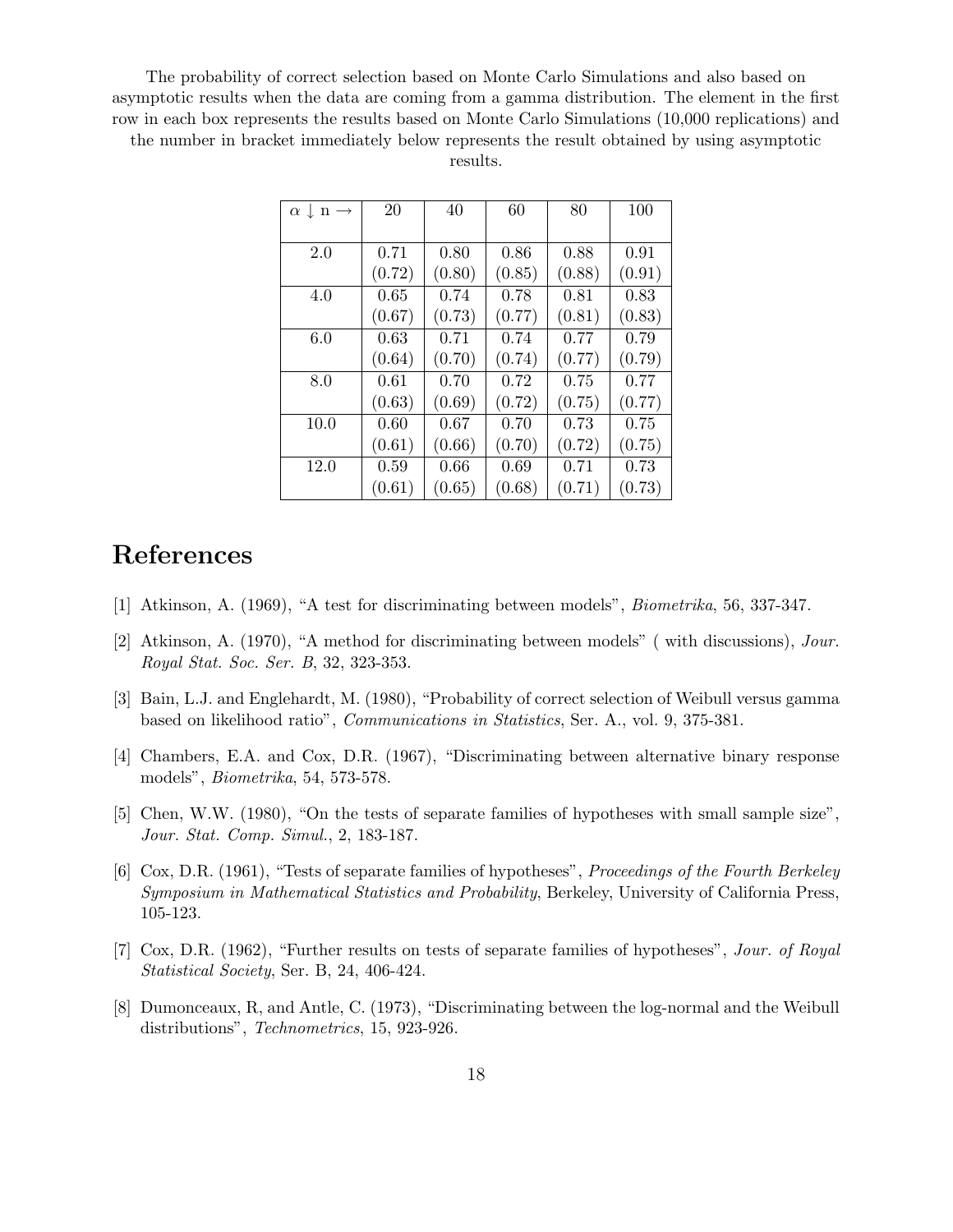- [9] Dyer, A.R. (1973), "Discrimination procedure for separate families of hypotheses", Jour. Amer. Stat. Asso., 68, 970-974.
- [10] Fearn, D.H. and Nebenzahl, E. (1991), "On the maximum likelihood ratio method of deciding between the Weibull and gamma distributions", *Communications in Statistics, Ser. A*, 20, 2, 579=593.
- [11] Firth, D. (1988), "Multiplicative errors: log-normal of gamma?", Journal of the Royal Statistical Society, Ser. B, 2, 266-268.
- [12] Jackson, O.A.Y. (1968), "Some results on tests separate families of hypotheses", Biometrika, 55, 355-363.
- [13] Johnson, N., Kotz, S. and Balakrishnan, N (1995), Continuous Univariate Distributions, 2nd Edition, Wiley, New York.
- [14] Lawless, (1982), Statistical Models and Methods for Lifetime Data, New York, Wiley.
- [15] Pereira, B. de B. (1977), "A note on the consistency and on the finite sample comparisons of some tests of separate families of hypotheses", Biometrika, 64, 109-113.
- [16] Press et al. (1993) Numerical Recipes in FORTRAN, Cambridge University Press, Cambridge.
- [17] White, H. (1982), "Regularity conditions for Cox's test of non-nested hypotheses", Journal of Econometrics, vol. 19, 301-318.
- [18] Wiens, B.L. (1999), "When log-normal and gamma models give different results: a case study", The American Statistician, 53, 2, 89-93.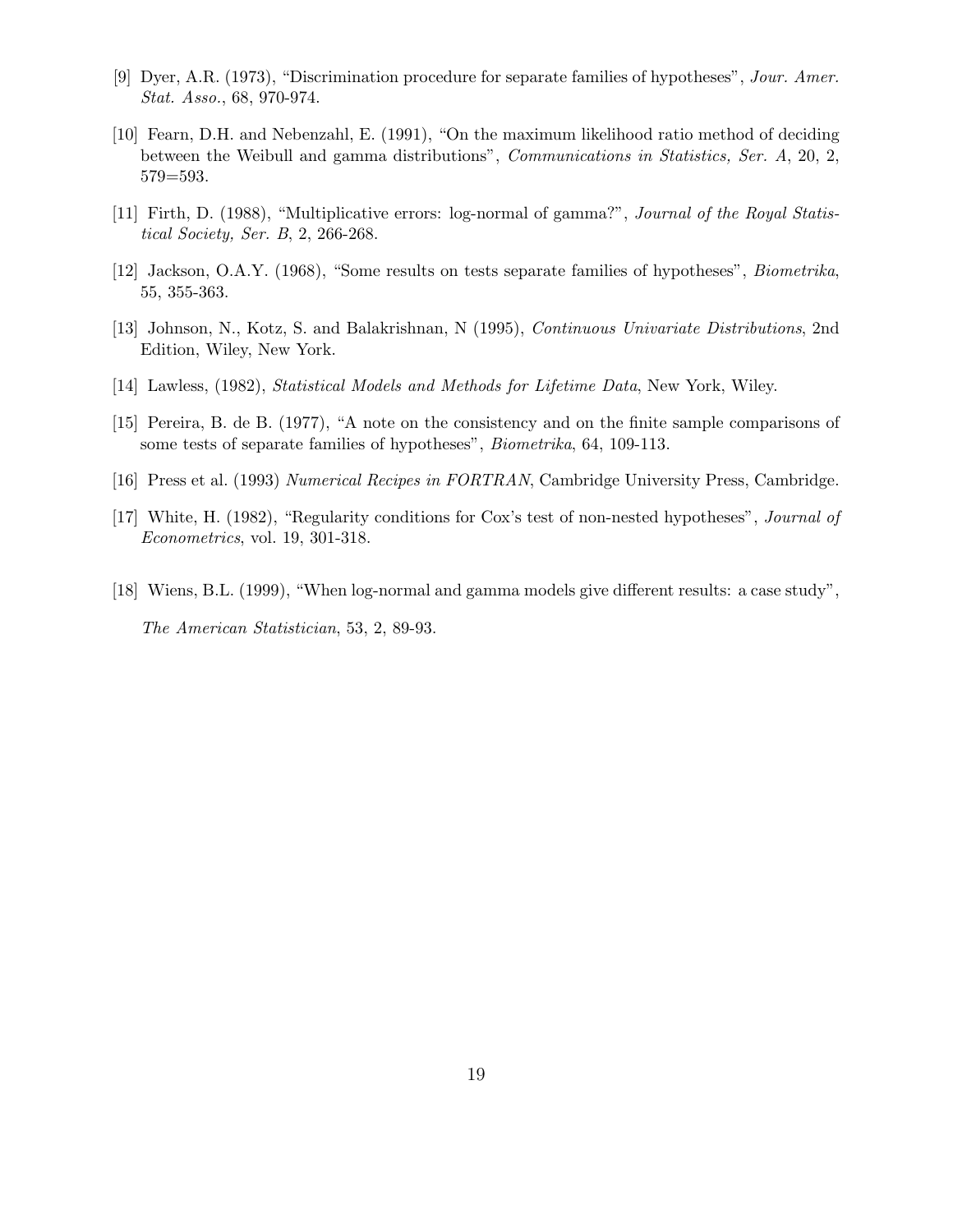

Figure 1: The two fitted distribution functions for the given data set